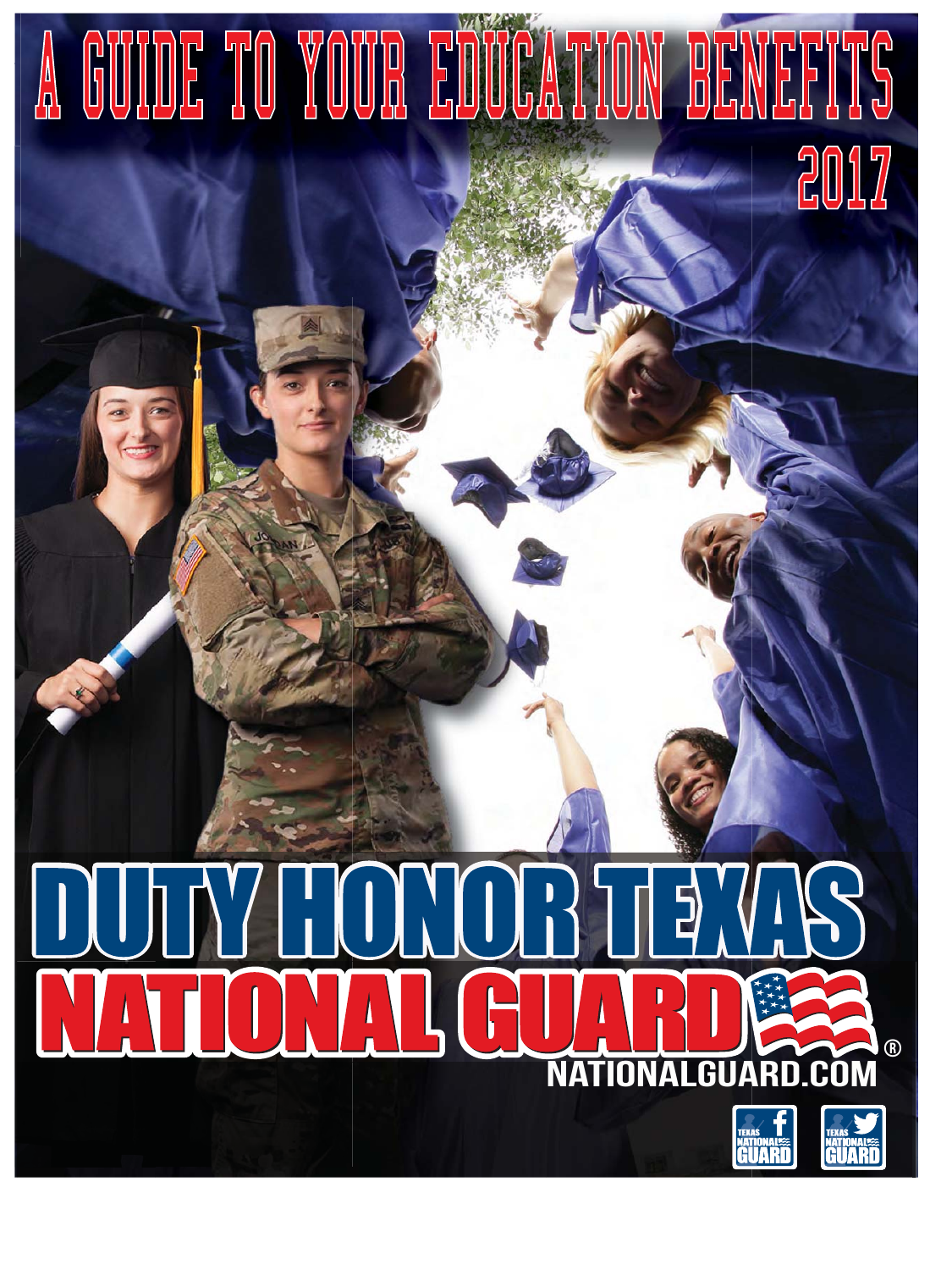## YOUR EDUCATION BENEFITS AT-A-GLANCE

| Connect with us:                                                                                              |                              |                                        | 512-782-5515<br>ng.tx.txarng.mbx.education@mail.mil                                                                                                                                                                                                                                                                        | https://tmd.texas.gov/tmd-education                                                                                                                                                                                                                              |                                                                                                                                                                                                                                                                                                 | FB: https://www.facebook.com/TexasArmyNationalGuardEducation                                                          |
|---------------------------------------------------------------------------------------------------------------|------------------------------|----------------------------------------|----------------------------------------------------------------------------------------------------------------------------------------------------------------------------------------------------------------------------------------------------------------------------------------------------------------------------|------------------------------------------------------------------------------------------------------------------------------------------------------------------------------------------------------------------------------------------------------------------|-------------------------------------------------------------------------------------------------------------------------------------------------------------------------------------------------------------------------------------------------------------------------------------------------|-----------------------------------------------------------------------------------------------------------------------|
| <b>PROGRAM</b>                                                                                                |                              |                                        | <b>WHAT IS IT?</b>                                                                                                                                                                                                                                                                                                         | <b>WHO IS ELIGIBLE?</b>                                                                                                                                                                                                                                          | <b>WHAT DOES IT COVER?</b>                                                                                                                                                                                                                                                                      | <b>CONTACT</b>                                                                                                        |
| Assistance<br>Tuition<br>Federal<br>(FTA)                                                                     |                              |                                        | •Federal financial assistance to help with the cost of voluntary off- •Eligibility begins on 1 year anniversary of completion of AIT,<br>duty higher education programs.<br>.Can be used at a regionally or nationally accredited college or<br>university.                                                                | .All AGR & actively drilling members of the TXARNG.<br>OCS, or BOLC.<br>. Do not have ETS or MRD prior to completion of course.<br>.Officers andd Warrant Officers are subject to 4 yr Reserve<br>Duty Service Obligation or 2 yr Active Duty Service Obligation | .Pays for up to 16 semester hrs of tuition per fiscal year<br>(Oct 1-Sept 30).<br>•\$250 per semester credit hr;<br>.Up to 130 hrs for undergraduate studies; 39 hrs for<br>graduate studies.<br>.Pursuing 1st certificate, undergraduate or graduate<br>degree. (No lateral or lower degrees.) | (512) 782-1016<br><b>GAE Helpdesk</b><br>CONUS: 1-800-817-9990<br>Apply online:<br>https://www.goarmyed.com           |
| Tuition<br>Assistance<br><b>State</b>                                                                         |                              |                                        | •A State benefit that helps pay some tuition & mandatory fees at<br>any Texas public or private college/university.<br>.Intended for pursuit of certificate, first undergraduate and/or<br>graduate degrees. Spring & Fall only.<br>.Funding is not guaranteed, based on funding availability.                             | .All actively drilling members of the TXARNG, TXANG & State<br>Guard.<br>•AGR's are not eligible.<br>.Must complete Basic Training prior to applying.<br>•Attending a Texas College or University.<br>•For-profit schools are not eligible.                      | .Based on funding availability, pays from 3 to 12 credit hrs<br>in tuition &mandatory fees per semester at in-state rates.<br>.Pursuing 1st certificate, undergraduate or graduate<br>degree.<br>.For up to 5 yrs or 10 academic semesters.                                                     | (512) 782-5270<br>(512) 782-5864<br>Apply online:<br>https://tmd.texas.gov/tmd-strp                                   |
| Hazlewood<br><b>Act</b>                                                                                       |                              |                                        | •A State benefit which exempts tuition & some fees for qualified<br>Veterans/spouses/children at Texas public (state supported)<br>colleges/universities.                                                                                                                                                                  | •Meet TX residency requirements.<br>•Served more than 181 days on T10 Active Duty Service,<br>excluding training. (DD214)<br>•Received honorable discharge or general discharge under<br>honorable conditions.                                                   | .Exempts tuition & some fees for qualified classes at Texas<br>public colleges or universities.<br>.Up to 150 semester credit hrs.<br>.Unused hours can be transferred to eligible dependent<br>children under the Legacy Act.                                                                  | (512) 782-1435<br>(512) 782-1450<br>Apply online:<br>http://www.tvc.state.tx.us                                       |
| S<br>FIT<br>ш<br>$\sum_{i=1}^{n}$<br>$\boldsymbol{\underline{\omega}}$<br>$\equiv$<br>$\pmb{\mathsf{m}}$<br>ပ | <b>GIBILL</b>                | Reserve<br>CH 1606<br>Selected         | VA provides education benefits through various GI Bill<br>chapters.<br>*Benefits can be used for traditional college classes,<br>vocational training, correspondence courses,<br>apprenticeships, on-the-job training & flight training.<br>•Payment cannot be received for more than one program or<br>chapter at a time. | .Drilling Army or Air Guardsmen.<br>•6 year service contract (6yr OSA for Officers).<br>.Completed IADT (AIT or BOLC).<br>.Have a High School Diploma or GED.                                                                                                    | •\$369 a month for full-time institutional education.<br>.Will be prorated if less than full-time.                                                                                                                                                                                              |                                                                                                                       |
|                                                                                                               | Montgomery                   | Duty<br>30<br>Active<br>$\overline{5}$ | While SM or Veteran may be eligible for more than one<br>chapter, he/she can only receive payments up to:<br>•a lifetime maximum of 48 full benefit months combined from<br>all chapters.<br>36 full benefit months from any single chapter                                                                                | •Service Members of Regular Active Duty component or<br>Active Guard/Reserve (AGR)<br>.Requires AD or AGR service,<br>>24 months minimum;<br>>36 months for full benefit<br>•\$1200 contribution required.                                                       | .Up to \$1,857 per month for full-time institutional education.<br>•Benefits must be used within 10 years from the date of<br>your last discharge or release from active duty.<br>.Will be prorated if less than full-time.                                                                     | (512) 782-1435<br>(512) 782-1450<br>Apply online:<br>https://www.vets.gov/education/apply-for-education-<br>benefits/ |
|                                                                                                               | Post 911<br>GI Bill<br>CH 33 |                                        | .CH 33/Post 911 is the only GI Bill chapter that is transferable<br>to dependent/spouse.<br>•Must be currently serving to initiate a transfer of benefits.<br>·Separated Members can adjust previously transferred<br>benefits, but cannot initiate a new transfer of benefits.                                            | .SM's who served at least 90 consecutive days on full time Title<br>10 AD or T32 AGR*, after 9/11/01,<br>•or discharged honorably for service connected disabiity after<br>serving 30 consecutive days.<br>.Pay rate based on cumulative qualifying service      | Can pay up to 100% of the following:<br>•in-state tuition & fees (\$21,970/yr max).<br>•\$1000/yr stipend for books & supplies.<br>.monthly housing allowance (based on BAH E-5<br>w/dependents; or national average for fully online<br>programs, \$805.50).                                   |                                                                                                                       |
| Testing                                                                                                       |                              |                                        | •Military<br>.APT testing: AFCT (ASVAB), DLAB, DLPT.<br>.DANTES: CLEP, DSST, ACT, SAT, GRE and GMAT.                                                                                                                                                                                                                       | .All military service members & their dependents. (Dependents<br>are not eligible for all tests at all locations)                                                                                                                                                | .In-house testing at no cost or for reimbursement to the SM<br>(depending on the test & testing center).<br>•Dependents can test at non-military sites: National Testing<br>Centers (Not all exams are available).                                                                              | (512) 782-1435<br>(512) 782-1450                                                                                      |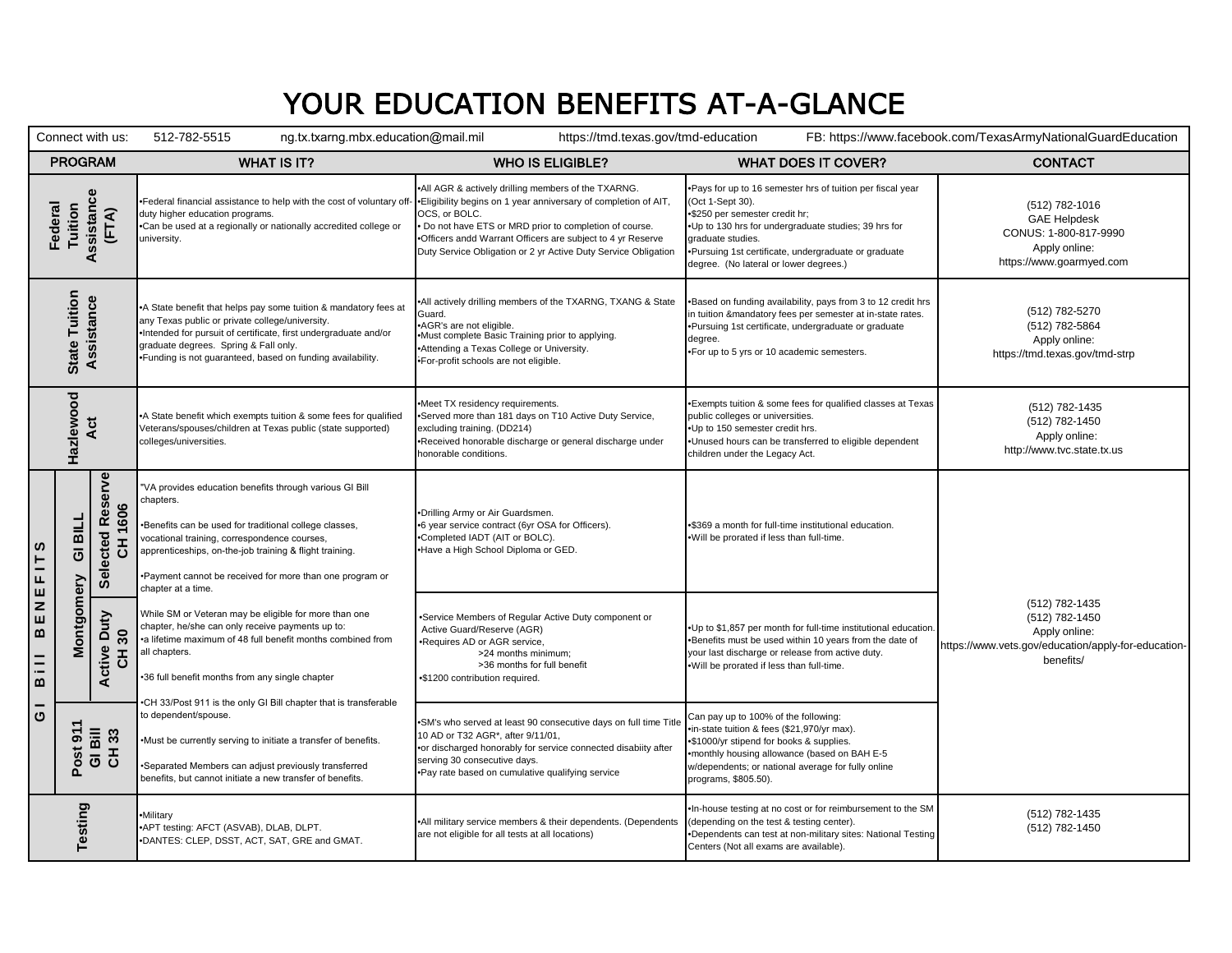



Eligibility Timeline When can I use my Education Benefits?

- 1. Eligible AFTER Basic Training (BT):
	- STATE TUITION REIMBURSEMENT PROGRAM (STRP)
- 2. Eligible AFTER Initial Active Duty for Training (IADT):
	- MONTGOMERY GI BILL-SELECTED RESERVE- CH 1606
- 3. Eligible Upon Completing 1 Year of Service AFTER AIT, OCS or BOLC (Use whichever one comes first if a soldier completes more than one of these)
	- FEDERAL TUITION ASSISTANCE (FTA)
- 4. Eligible AFTER completing qualifying Title 10 Active Duty Service and receiving a DD 214 at time of discharge.
	- $\bullet$  POST 9/11 GI BILL CH 33
	- MONTGOMERY GI BILL-ACTIVE DUTY CH 30
	- HAZLEWOOD ACT/HAZLEWOOD LEGACY
- 5. Contract-Specific Benefits (Signed along w/enlistment or extension contract)
	- MONTGOMERY GI BILL-KICKER
	- STUDENT LOAN REPAYMENT PROGRAM (SLRP)

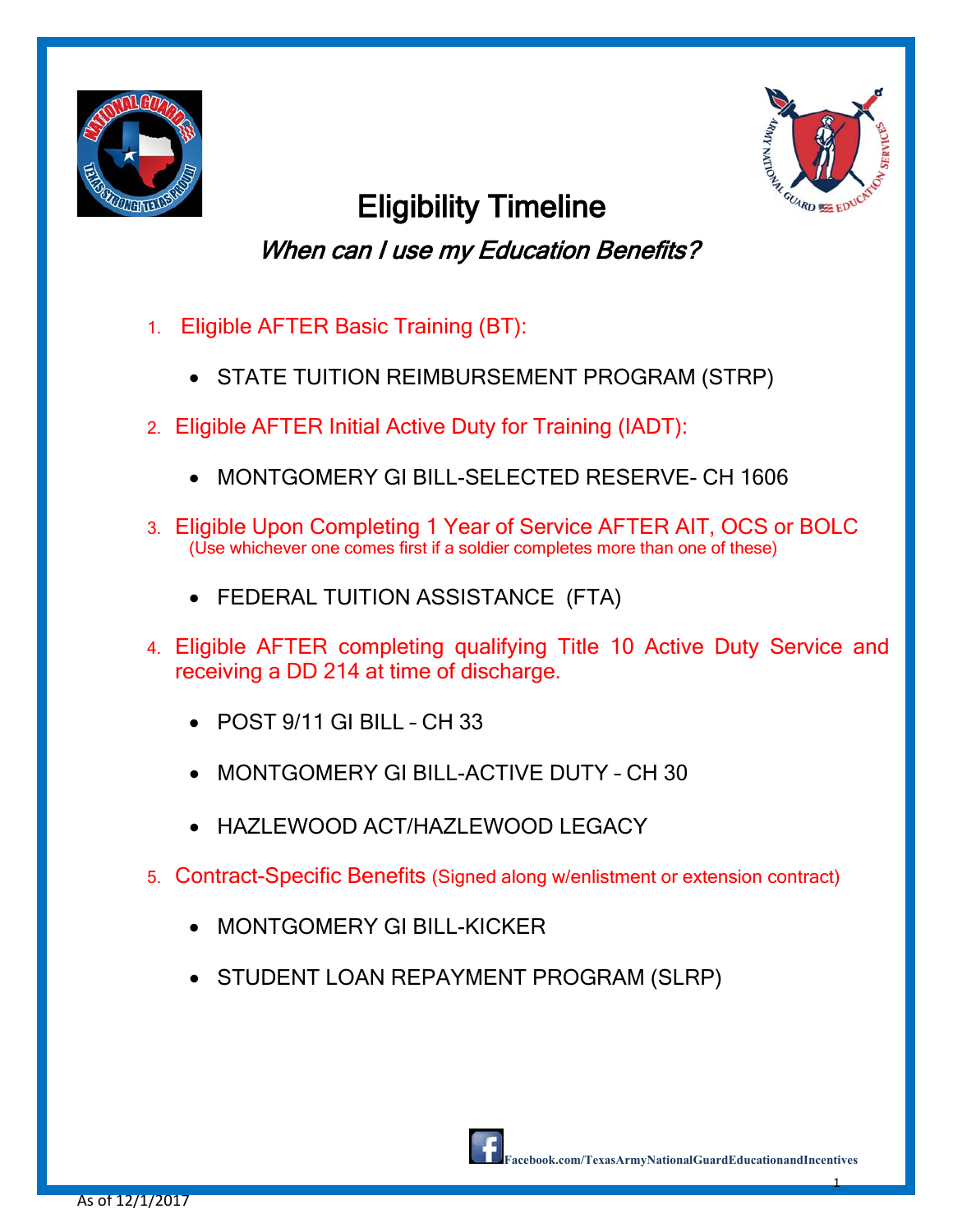

**Eligible AFTER Basic Training**



## State Tuition Assistance Program

#### How to Qualify

- Active drilling member in good standing with the Texas Army National Guard, Texas Air National Guard or Texas State Guard.
- Qualifying ranks: all enlisted ranks; Officers O1-O5; Warrant Officers WO1-CW3.
- Must be enrolled in an academic program of instruction leading to the FIRST certificate, undergraduate or graduate degree from an accredited Texas college or university.
- Must have completed Basic Training/BOT/RBOT.
- AGR members not eligible.

#### Your Benefit

- From 3-12 credit hours of tuition and mandatory fees.
- The standard award is the lower of 6 credits of tuition or \$2,250 per academic semester.
- Awards above the standard level are approved based on availability of funding.
- Available for Spring & Fall semesters.
- During times of limited funding, undergraduate degrees and first year students are prioritized.
- State TA can be used or "stacked" with other tuition assistance programs, but cannot duplicate benefits or exceed 100% of the cost of tuition and mandatory fees.
- Available for up to 5 years or 10 academic semesters from the date of the 1<sup>st</sup> award.

#### Ineligible Expenses

- Second (lateral) degrees
- Continuing Education classes
- Books, supplies
- Tuition at For-profit schools or non-Texas schools
- Dropped, failed or incomplete classes
- Out-of-district, out-of-area fees
- Non-resident tuition rates

## How to Apply

• Visit<https://tmd.texas.gov/tmd-strp> for additional information, the application and list of required documents.

For additional information, please contact our office at: [ng.tx.txarng.mbx.trp@mail.mil](mailto:ng.tx.txarng.mbx.trp@mail.mil)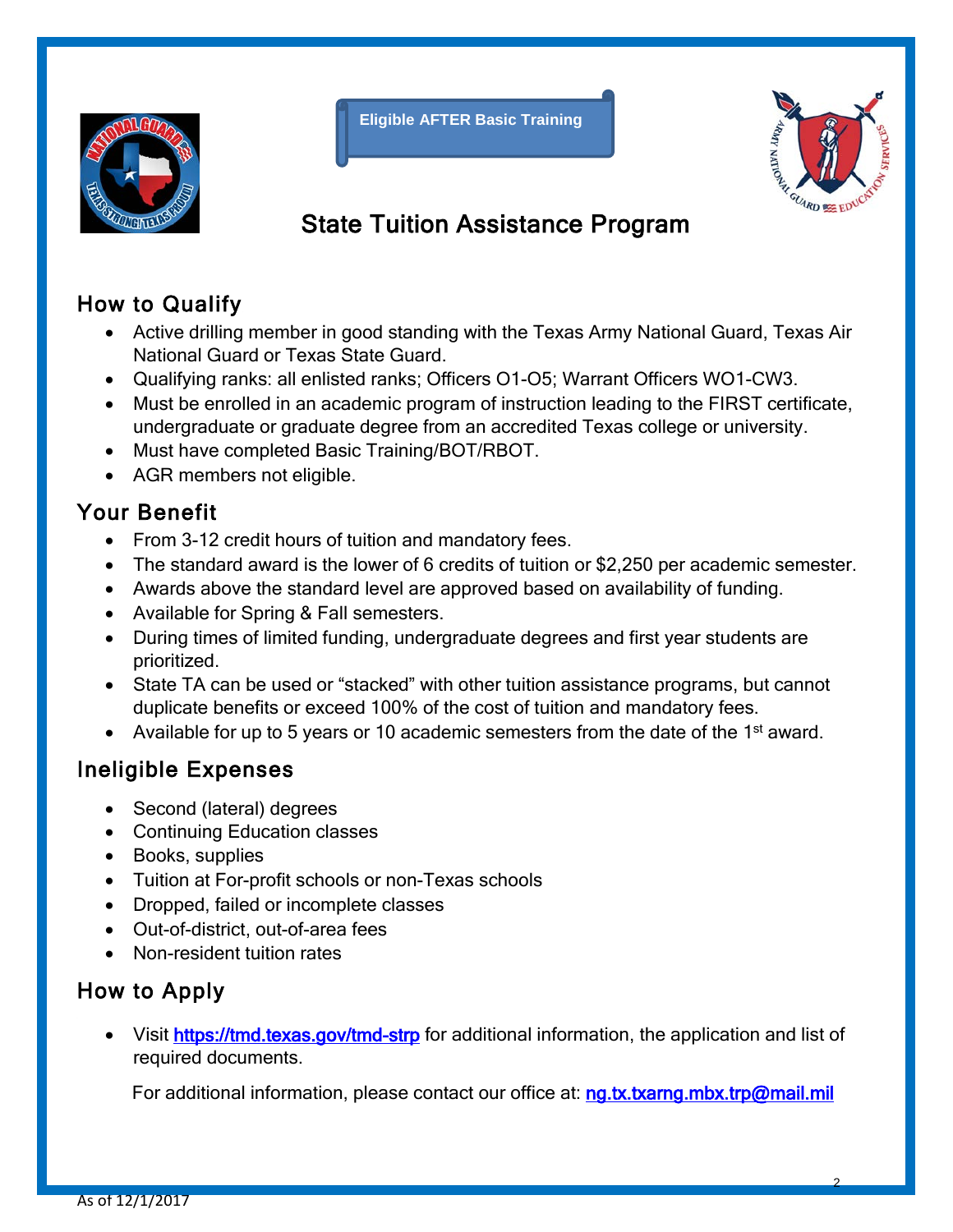



## GI Bill Comparison Sheet

(FY 2017 rates)

| MGIB-SR<br>(Chapter 1606)                                                                                                   | MGIB-AD<br>(chapter 30)                                                                                                               | Post 9/11 GI Bill<br>(Chapter 33)                                                                                                                  |
|-----------------------------------------------------------------------------------------------------------------------------|---------------------------------------------------------------------------------------------------------------------------------------|----------------------------------------------------------------------------------------------------------------------------------------------------|
| \$369.00 / month (Full time)<br>$$276.00 / month$ $(3/4 time)$<br>$(1/2$ time)<br>\$184.00 / month<br><b>Qualifications</b> | \$1,857.00 / month (Full time)<br>\$1,392.75 / month (3/4 time)<br>\$928.50 / month (1/2 time)<br><b>Qualifications</b>               | Pay rate is based on T10 or<br>AGR service time.*<br><u> For example:</u><br>18 qualifying months = $pay$<br>rate of 70%                           |
| 1) Six year contract or OSA<br>2) High School Diploma or<br>Equivalent<br>3) <b>IADT</b> Complete (DD<br>Form 214)          | 1) 24 Month AD service<br>2) \$1,200 paid by SM<br>3) Not previously declined<br>AGRs are welcome to<br><b>CONTRIBUTE if eligible</b> | 70% - Tuition and Fees<br>70% - BAH (E-5<br>w/ dependent rate)<br>\$700.00 - Books and<br>Supplies Stipend a year<br>Transferrable to dependents** |

\* In support of a contingency operation…i.e. Iraq, Kosovo, Bosnia, Afghanistan and Noble Eagle. (T32 ADOS or T32 ADSW does NOT count as Qualifying Service)

\*\* POST 9-11 Transfer will require 4 years of continued service from the date of transfer.

| MGIB-SR KICKER                            |                                                                |  |  |  |  |
|-------------------------------------------|----------------------------------------------------------------|--|--|--|--|
| Rate                                      | Qualifications                                                 |  |  |  |  |
| OCS/WOCS/SMP/COLLEGE FIRST<br>\$350/ mo   | - Meet basic MGIB eligibility<br>- Extend/Reenlist for 6 years |  |  |  |  |
| Officers Without Degree (OWD)<br>\$200/mo | - Critical Unit or MOS*                                        |  |  |  |  |
| Enlisted                                  | (All qualifications must be IAW                                |  |  |  |  |
| \$200/mo                                  | <b>Current Kicker Policy)</b>                                  |  |  |  |  |

For more information visit: [http://www.gibill.va.gov](http://www.gibill.va.gov/) or call **1-888-GIBILL-1**

**Force Readiness Non-Commission Officer is the contact for initiation of the MGIB benefits.**

**Note:** TBD-To Be Determined; AD- Active Duty; AC-Active Component; RC-Reserve Component; IADT-Initial Active Duty for Training; SM-Service Member; OCS-Officer Candidate School; OSA-Officer Service Agreement; IAW- In Accordance With; NPS-Non Prior Service; WOCS-Warrant Officer Candidate School; SMP-Simultaneous Membership Program; LT-Lieutenant; TA- Tuition Assistance; VA-Veterans Administration; MOS-Military Occupational Specialty; MTOE-Modified Table of Organization and Equipment.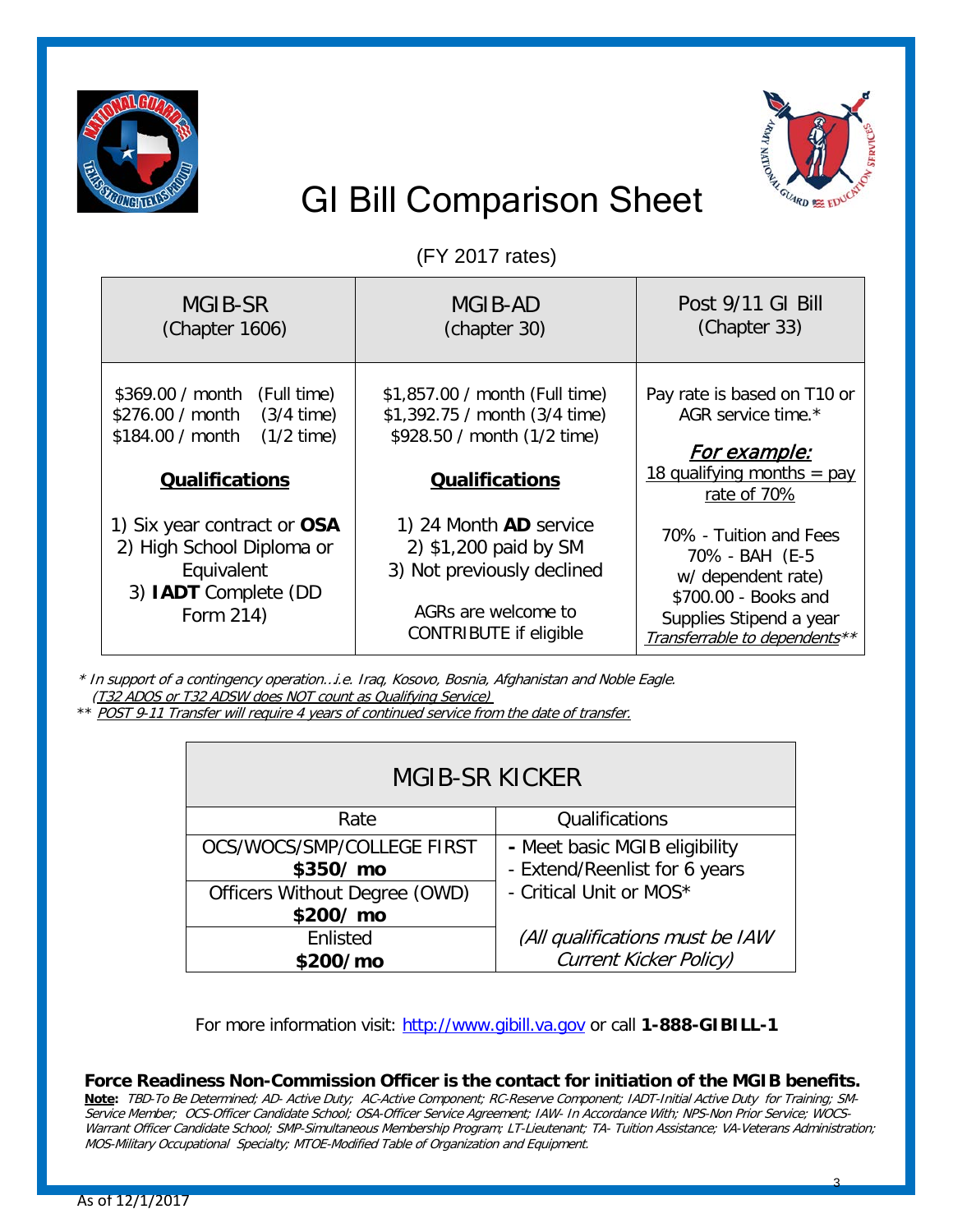

**Eligible AFTER Initial Active Duty for Training (IADT)**



## Montgomery GI Bill - Selected Reserve (MGIB-SR) Chapter 1606

#### How Do I Qualify?

- ▶ Sign a six-year service contract or Officer Service Agreement in the Reserve Component on or after 1 July 1985
- $\triangleright$  Complete a High school diploma or equivalent
- Complete IADT or Officer Branch Qualification
- $\triangleright$  In most cases benefit eligibility begins once you complete IADT
- $\triangleright$  Continue serving in an active drilling status
- $\triangleright$  Not be AGR or on Active Duty
- $\triangleright$  Not be flagged for AWOL
- $\triangleright$  Not be using a Dedicated Army National Guard ROTC Scholarship
- $\triangleright$  Not be using Federal Tuition Assistance (FTA) for the same classes

#### What Do I Get?

- $\triangleright$  Direct deposit payment per month.
- $\triangleright$  Amount varies based on number of classes enrolled.
- $\triangleright$  See our GI Bill Comparison page for pay rates.

#### How Do I Apply?

- $\checkmark$  Access your Notice of Basic Eligibility (NOBE). See next page for instructions.
- $\checkmark$  See page 14 on How-to-Apply for Benefits

#### For More Information

Visit [www.benefits.va.gov/gibill](http://www.benefits.va.gov/gibill)

Contact your State Education Office at: 512-782-5515 <https://tmd.texas.gov/tmd-education>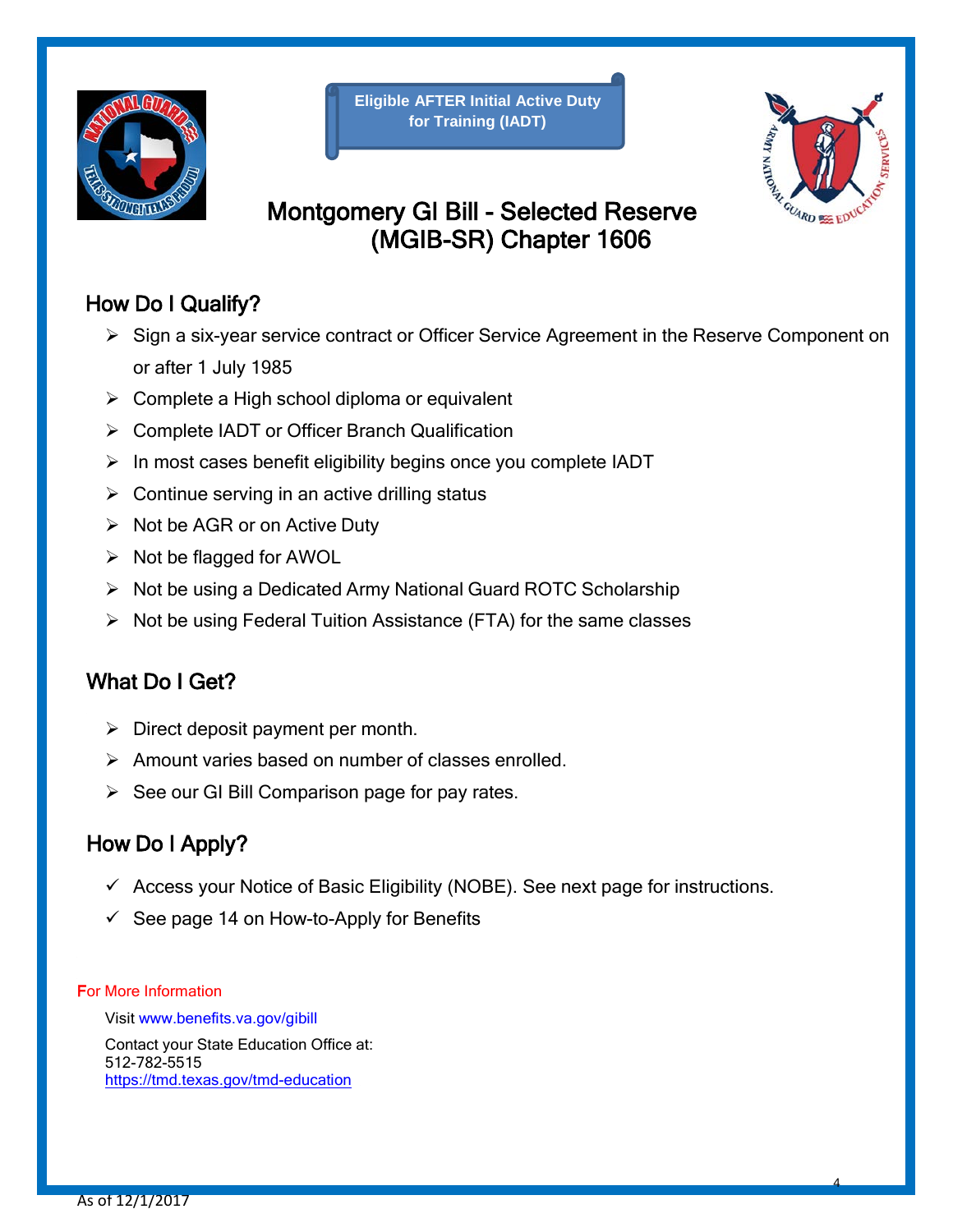



#### Accessing Your Notice of Basic Eligibility (NOBE) For MGIB Ch.1606

#### Method #1

Soldiers or unit admin personnel can check IPERMS. NOBEs should be loaded into IPERMS. Because of various factors, a NOBE may or may not be found in IPERMS. If it is not found, move on to one of the other methods.

#### Method #2

Army National Guard Soldier Step by Step Guide to download your own NOBE:

#### Step 1 - Login

- Open internet browser and go to: https://minuteman.ngb.army.mil/benefits
- Login with CAC
- Manual login is NOT allowed

#### Step 2 – Link to the webpage

• Under the Montgomery GI Bill section, click on the link for the GI Bill Home Page.

#### Step 3 – Open NOBE document

- If you are eligible for Ch1606 GI Bill, then you will see the brown button to access your NOBE.
- Click on the button to open your NOBE. You can then print or save to a file on your computer.
- If you do not see this button, then you are not showing as eligible in the system. You can contact the TXARNG Education Office to find out why you are not eligible at 512-782-5515 or [ng.tx.txarng.list.mgibmanagers@mail.mil](mailto:ng.tx.txarng.list.mgibmanagers@mail.mil)

#### Method #3

Unit Admin personnel with access to GIMS can access a NOBE for any of their soldiers by looking in the GI Bill tab of GIMS.

For More Information Contact your State Education Office at: 512-782-5515 <https://tmd.texas.gov/tmd-education>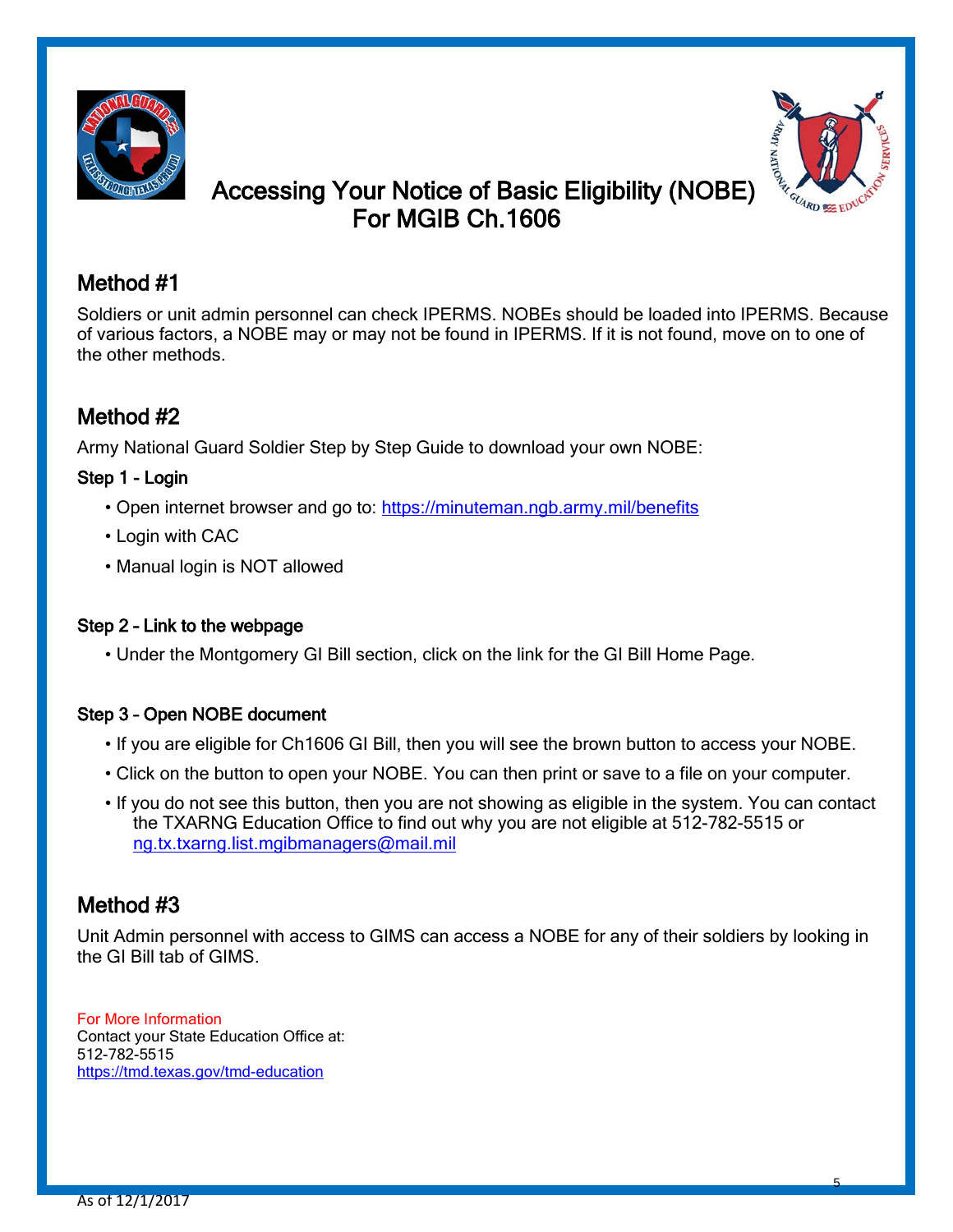

**Eligible upon completing 1 YR of Service AFTER AIT, OCS or BOLC** 



## Federal Tuition Assistance (FTA)

#### How Do I Qualify?

- Currently serving in the Army National Guard, and
	- $\checkmark$  Have completed at least one year of service from your AIT/BOLC graduation date
	- $\checkmark$  Do not have an ETS or MRD prior to completion of course(s)
- **Service Obligation** 
	- $\checkmark$  Officers and Warrant Officers are subject to a four year Reserve Duty Service Obligation (RDSO) OR two year Active Duty Service Obligation (ADSO)

#### What Do I Get?

- FTA will pay up to \$250 per semester hour up to 16 SHs per fiscal year
- Lifetime limit of 130 Undergraduate semester hours
- Lifetime limit of 39 Graduate semester hours
- FTA may pay towards the cost of tuition ONLY IF:
	- -The college/university is regionally or nationally accredited AND is a GoArmyEd participant

-The funded course(s) meets a requirement in your documented degree plan from the school (this can include prerequisite courses)

- Maintain an undergraduate GPA of 2.0 for FTA-funded courses -Maintain a graduate GPA of 3.0 for FTA-funded courses
- Is NOT used in conjunction with Chapter 1606 MGIB-SR
- FTA may pay toward one credential at each of the following levels:
	- Undergraduate level certificate/certification
	- Associate's Degree
	- -Bachelor's Degree
	- Graduate level certificate/certification
	- -Must NOT have already earned a Master Degree to be eligible
	- -Exceptions: Initial state teacher certifications, Transitioning Soldiers, Chaplain Certification, or pre-requisites for the IPAP program may be eligible after receiving a Master's Degree
	- -Master's Degree

-First Professional Degrees NOT eligible (i.e. doctorate degrees, juris doctorates, etc.)

-If you have used any FTA for a Bachelor's Degree (even 1 credit hour) you must complete ten years of service prior to using FTA for a Master's Degree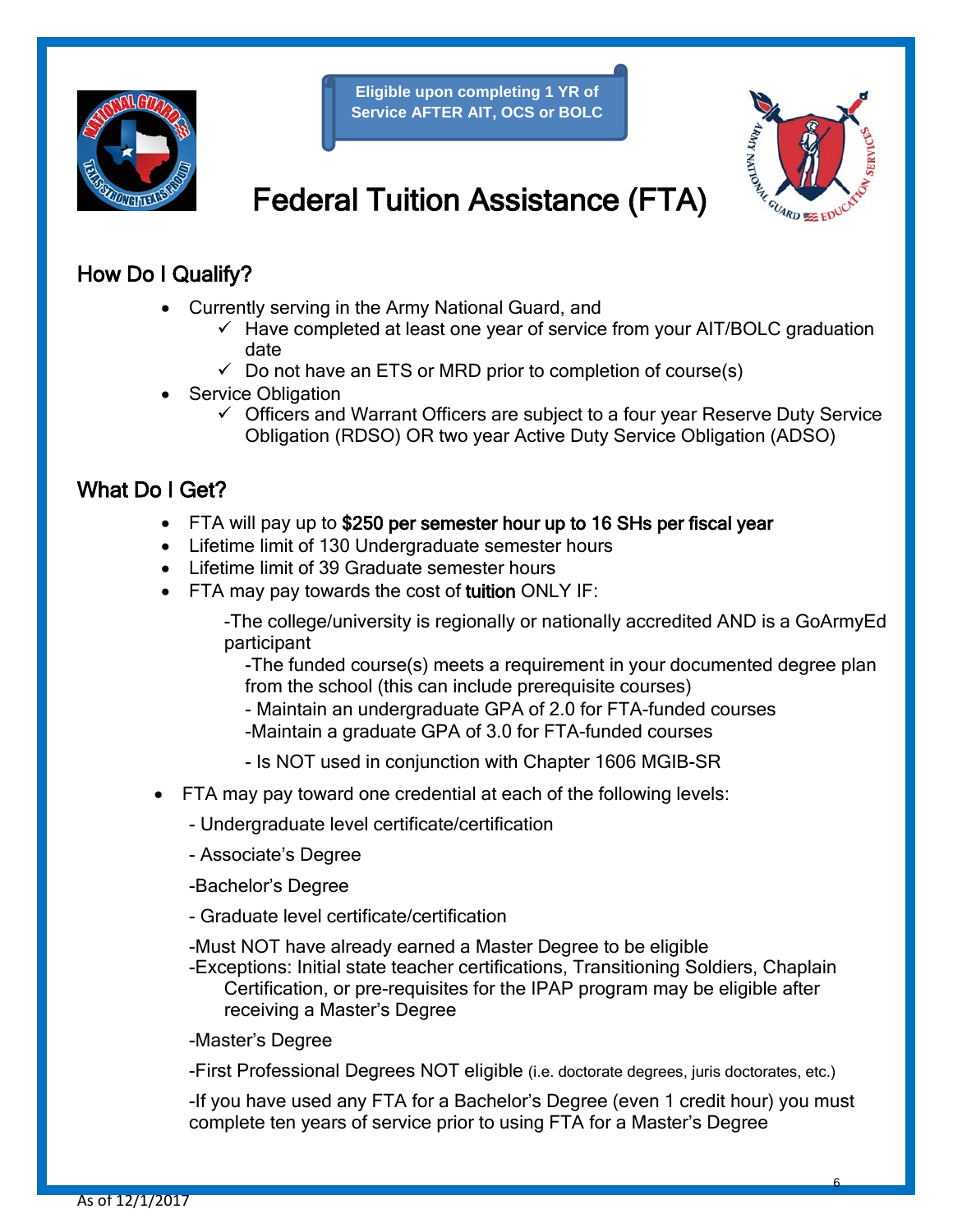#### Programs NOT Eligible for FTA

- Courses leading to a credential that is lower or lateral to the highest credential you have already been awarded. Example: if you have a Bachelor's Degree (even if you came in the Guard with one), you cannot use TA to pursue a second Bachelor's or an Associate's Degree
- Any program that bundles tuition and fees together into a lump sum
- Continuing Education Units (CEUs) or courses that do not meet degree requirement

#### How Do I Apply?

Create a GoArmyEd Account

- Go to www.goarmyed.com and establish a GoArmyEd Tuition Assistance account, by clicking on "New User" button and entering in all required data

 $\checkmark$  Once you have a GAE account, you can begin requesting FTA, a few tips to remember:

- You can apply for FTA up to 60 days prior to the start of your courses and must be APPROVED prior to course start date. We recommend signing up as early as possible as funding is based upon availability.

 $\checkmark$  You will submit a TA request for each individual course for which you want FTA to pay

-If your school goes by quarter hour or clock hour, GoArmyEd will automatically convert them into semester hours on the application

- If your school has not been fully integrated into GoArmyEd (i.e. you have to physically enter your courses into each FTA request) then you will need to provide the following documentation, uploaded into your Education Record eFile:

-Cost Verification Statement: document such as a billing statement/invoice specific to you that breaks out the cost of tuition separately

-Class Schedule: document that shows all of the courses with their name, start date, end date, course number, and number of credit hours

- $\checkmark$  All of these documents MUST have your name on them and the name of the school on them and cannot be in an editable format
- $\checkmark$  After you complete six semester hours of FTA-funded coursework, you will need to provide a documented degree plan/student agreement to GoArmyEd.
- $\checkmark$  This document should list the courses required for completion of your degree, as well as the existing credits already applied toward your degree

For More Information: Contact your State Education Office at: 512-782-5515 <https://tmd.texas.gov/tmd-education>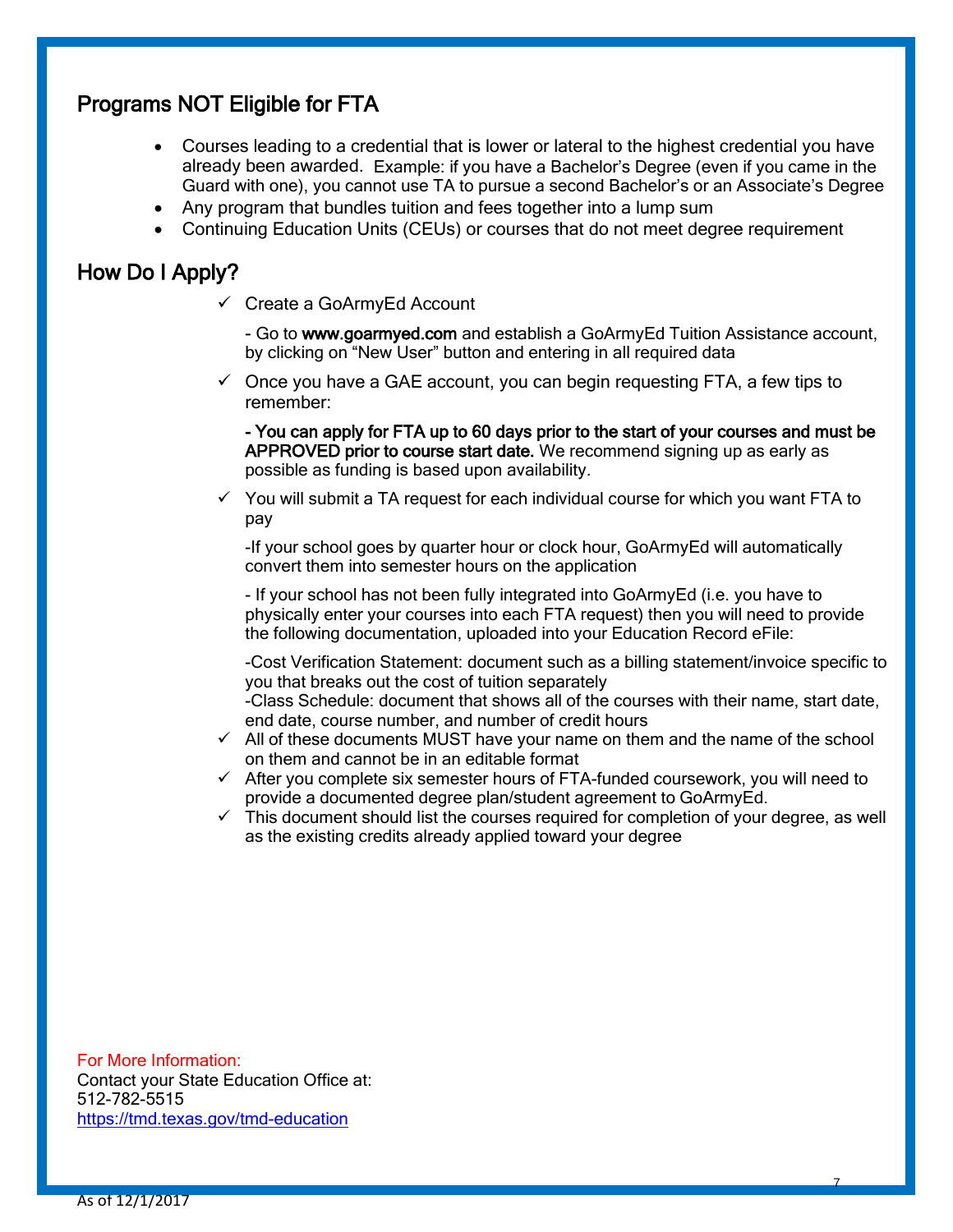

**Contract must be signed along w/ enlistment or extension contract.**



## Montgomery GI Bill "Kicker"

#### How Do I Qualify?

- $\checkmark$  Be eligible for either Chapter 1606 or Chapter 30
- $\checkmark$  Agree to serve in a critical skill/critical unit or enter an officer commissioning program
- $\checkmark$  Enlisted must sign a six year reserve service contract on or after 1 July 1985
- $\checkmark$  Complete IADT or Officer Branch Qualification
- $\checkmark$  Not be on Military Technician, AGR, or Active Duty Status
- $\checkmark$  Not be flagged for AWOLs
- $\checkmark$  Not be using a Dedicated Army National Guard ROTC Scholarship

#### What Do I Get?

- $\geq$  \$200 per month for critical skill/unit
- $\geq$  \$350 per month for commissioning programs

#### How Do I Apply?

- $\checkmark$  Contact your State Education Office to validate eligibility.
- $\checkmark$  See page 14 on How-to-Apply for Benefits

#### For More Information:

Visit [www.benefits.va.gov/gibill](http://www.benefits.va.gov/gibill)

Contact your State Education Office at: 512-782-5515 <https://tmd.texas.gov/tmd-education>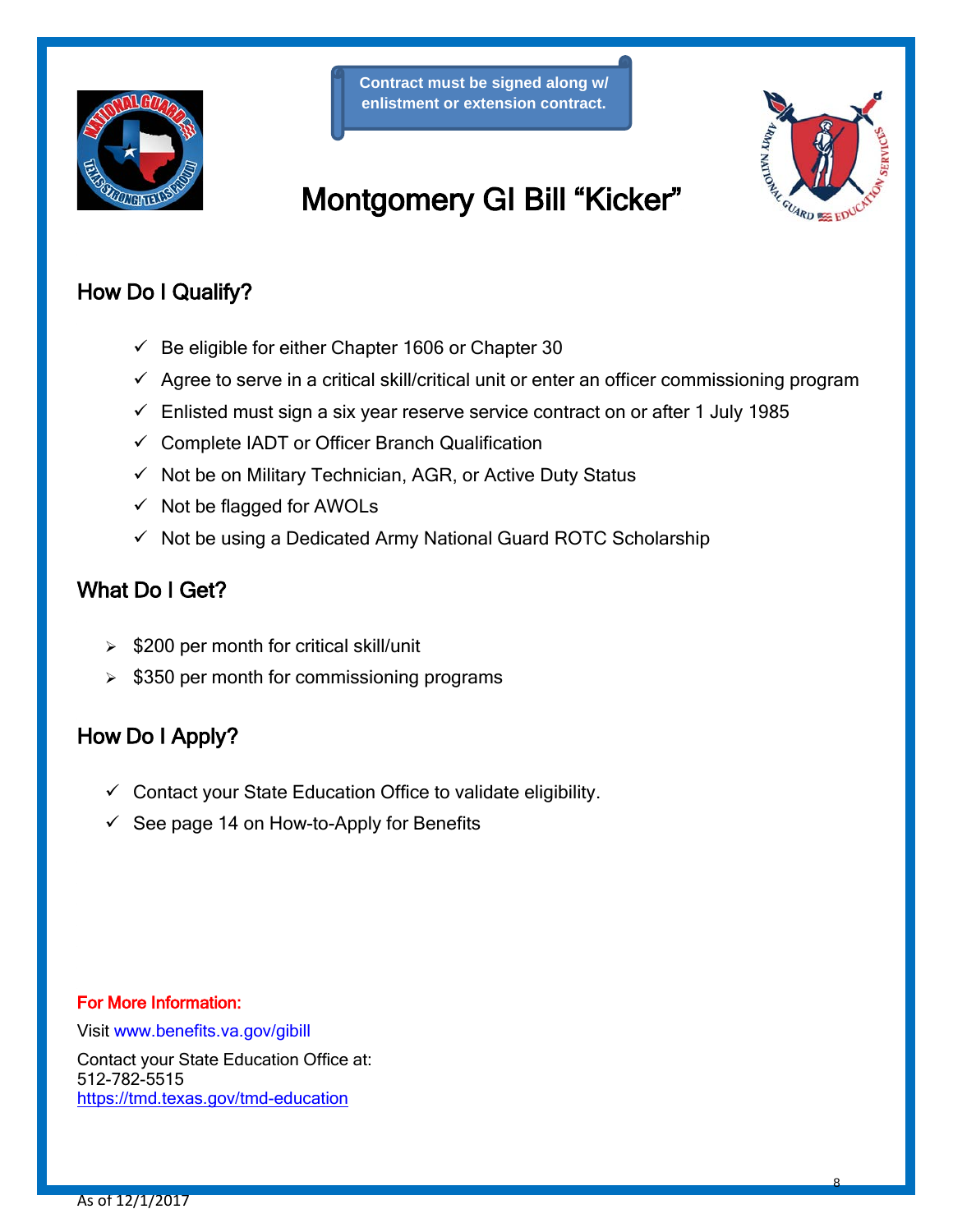

**Eligible AFTER Completing qualifying Title 10 Active Duty Service and receiving a DD 214 at time of discharge.**



## Post-9/11 GI Bill, Chapter 33

#### How Do I Qualify?

- $\checkmark$  Serve at least 90 days in a period of qualifying active duty on or after Sep 11, 2001. Qualifying Active Duty service is:
	- o Service in any active component
	- o Title 10 U.S.C., Sections 672(d), 688, 12301(a), 12301(d), 12301(g), 12302, 12304
	- o Title 32 AGR
	- o Title 32 U.S.C., Section 502(f), in which orders state "In Support of Operation Noble Eagle" between 11 Sep 01 – 31 May 02
	- o Serve in a qualifying duty status for more than 30 days and separate due to a service-connected disability or injury.
- $\checkmark$  Basic Training and AIT can be added to established qualifying time if:
	- o You have already completed 24 months of qualifying active duty time; and
		- o Your Basic Training and/or AIT occurred on or after 9/11/2001
- $\checkmark$  The following service time does NOT qualify for Ch 33:
	- o Title 32 ADOS/ADSW
	- o Title 10 Service under a U.S.C. not listed above
	- o Service Academy Contract Period
	- o ROTC Active Duty Contract Period
	- o Active Duty used for Active Duty Loan Repayment
	- o Active Duty period receiving less than Honorable discharge
- $\checkmark$  You have 15 years from the last day of qualifying active duty time to use this benefit
	- o Your 15 year window can be reset if you complete a new period of qualifying time by submitting your information to the VA
	- o Submit a VA form 21-4138 with your new DD 214 to your VA Regional Processing **Center**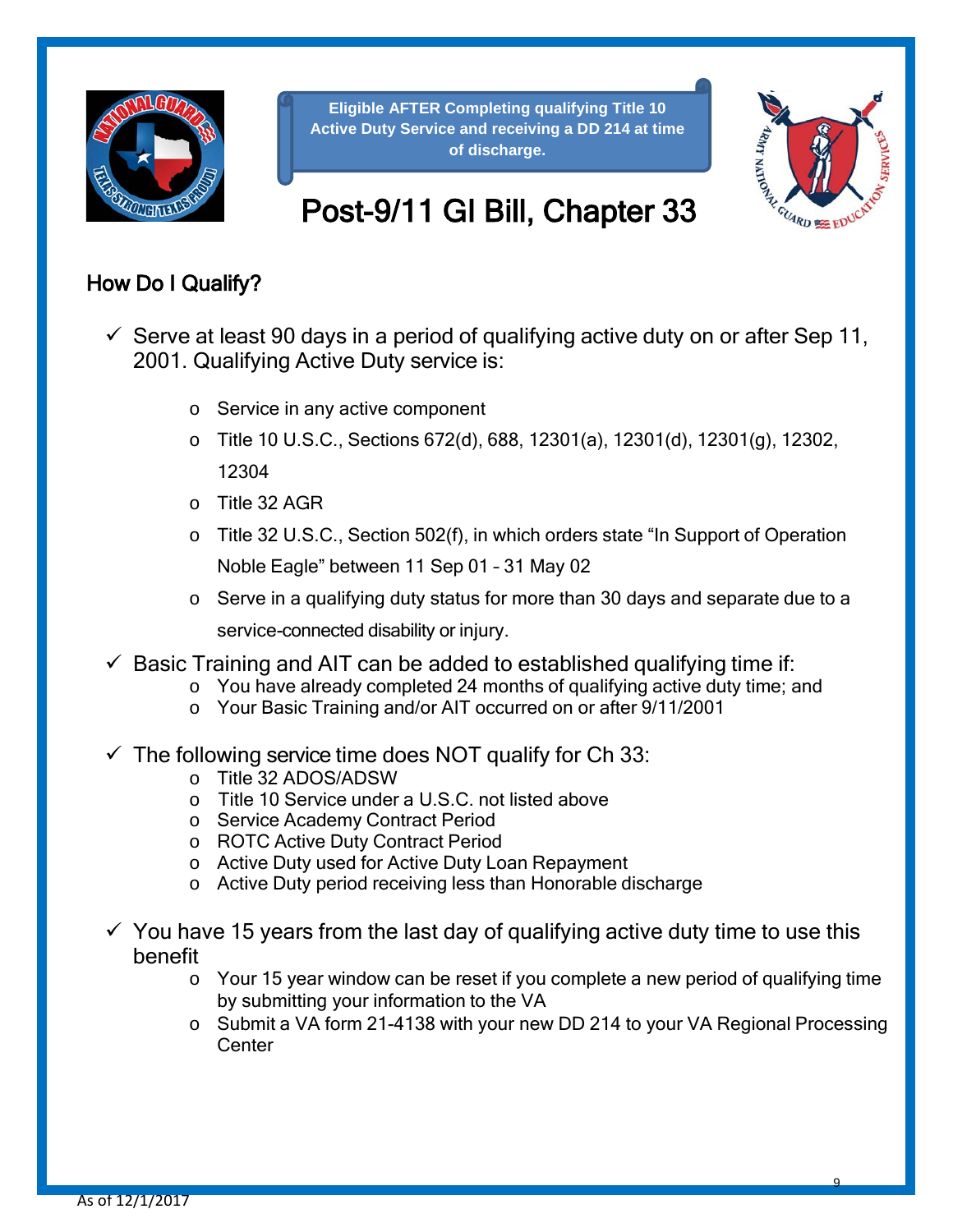#### **What Do I Get?**

| Percentage Tier |
|-----------------|
| 100%            |
| 90%             |
| 80%             |
| 70%             |
| 60%             |
| 50%             |
| 40%             |
|                 |

#### $\triangleright$  Tuition and Fees

- o Up to 100% of in-state tuition if you are attending a public school
- o Max payment of \$21,970.46/yr for private or foreign school (FY 17)

#### $\triangleright$  Book and Supply Stipend (MUST be attending above  $\frac{1}{2}$  time to qualify)

- o Up to \$1,000 per academic year (\$41.67/credit hour)
- o Pay rate percentage is applied to this maximum amount

#### $\triangleright$  Monthly Housing Stipend:

- o Equivalent to BAH for E-5 with dependents
- o Based on zip code of school
- o If attending only online classes, the set amount for FY 17 is \$805.50.
- o Prorated by rate of pursuit and term start and end dates
- o AGR/Active Duty Soldiers are NOT eligible for the Housing Stipend

**Important!** Payments for all three benefits are pro-rated based on your percentage tier. The Book and Supply Stipend and Monthly Housing Allowance are further adjusted based on your enrollment (number of credit hours).

#### **How Do I Apply?**

 $\checkmark$  See page 14 on How-to-Apply

For More Information:

Visit [www.benefits.va.gov/gibill](http://www.benefits.va.gov/gibill) Contact your State Education Office at: 512-782-5515 <https://tmd.texas.gov/tmd-education>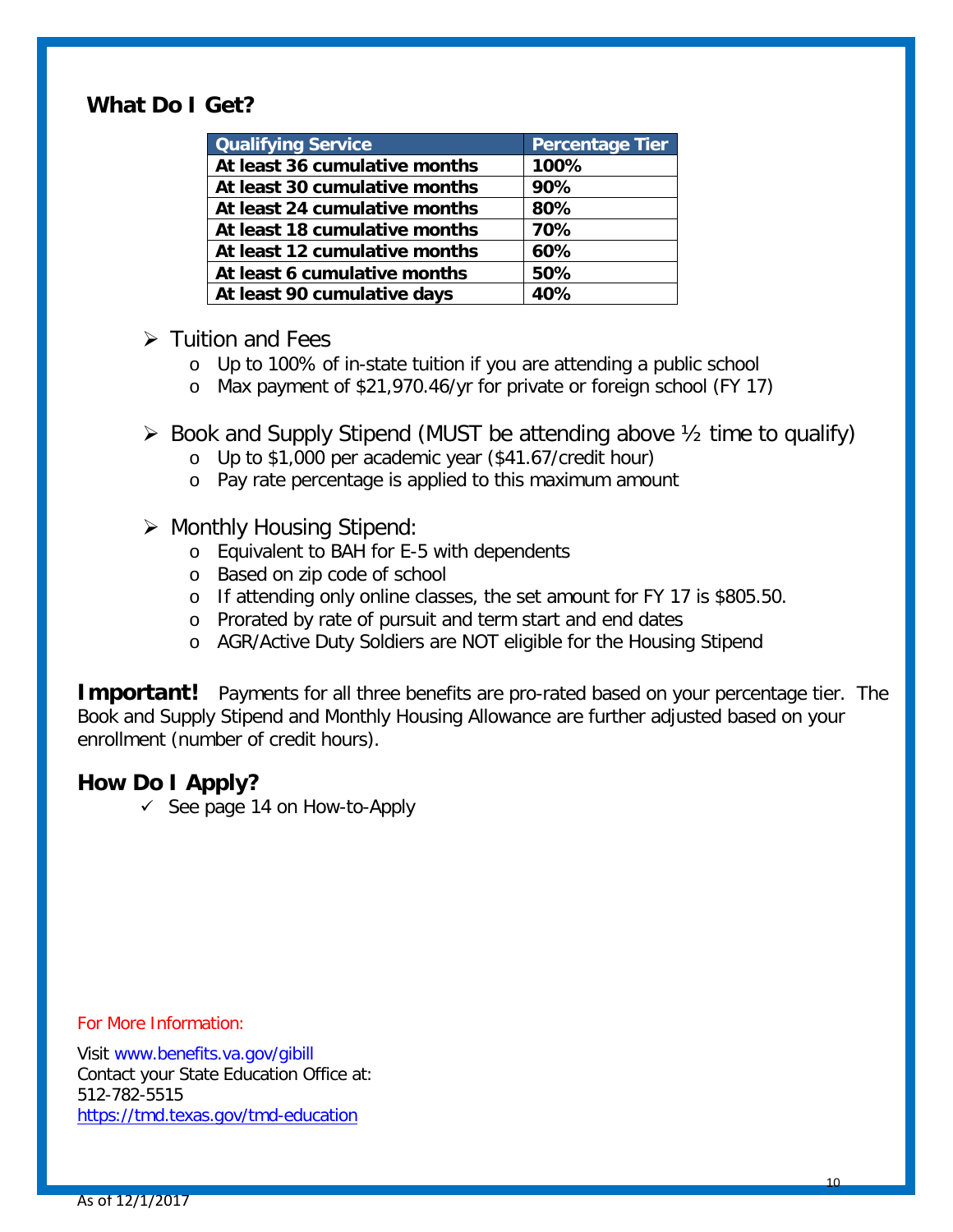



## Transfer of Education Benefits (TEB) Post-9/11 GI Bill

## How Do I Qualify?

- $\triangleright$  Qualify for the Post-9/11 GI Bill at any payment tier
- $\triangleright$  Be currently serving in the Armed Forces with at least six years completed
- ▶ NOT be flagged for adverse action, APFT/ABCP failure, or as an Unsatisfactory Participant
- $\triangleright$  Agree to a four-year service obligation
- $\triangleright$  Spouse and/or dependents must be listed under you in DEERS
- $\triangleright$  Transfers to children must be completed before the child's 23<sup>rd</sup> birthday
- $\triangleright$  You must be currently serving to ADD a new dependent to the transfer request

## What Do I Get?

- $\triangleright$  Dependent(s) receive the same tier payment as Soldier
- $\triangleright$  Spouse is subject to the same rules as the transferring Soldier
	- o Spouse's eligibility ends 15 years from your last day of qualifying time
	- o Spouse of a Soldier on Active Duty/AGR is NOT eligible for the Housing Stipend
- Children:
	- $\circ$  Cannot use the benefit until you have completed 10 years in the Armed Forces
	- o Is always paid as if you are in a Non-Active Duty Status
	- $\circ$  Can begin using the benefit on their 18th birthday or upon high school graduation, whichever comes first
- $\triangleright$  A child's eligibility ends on their 26th birthday unless you specify an earlier end date. You can modify and/or revoke months between any dependent you originally transferred months to – even after you separate from service.

#### How Do I Submit a Request to Transfer Education Benefits (TEB)? Step 1: Contact the VA

 $\checkmark$  Call 1-800-GIBILL-1 and ask the VA rep how many months you have remaining in each GI Bill program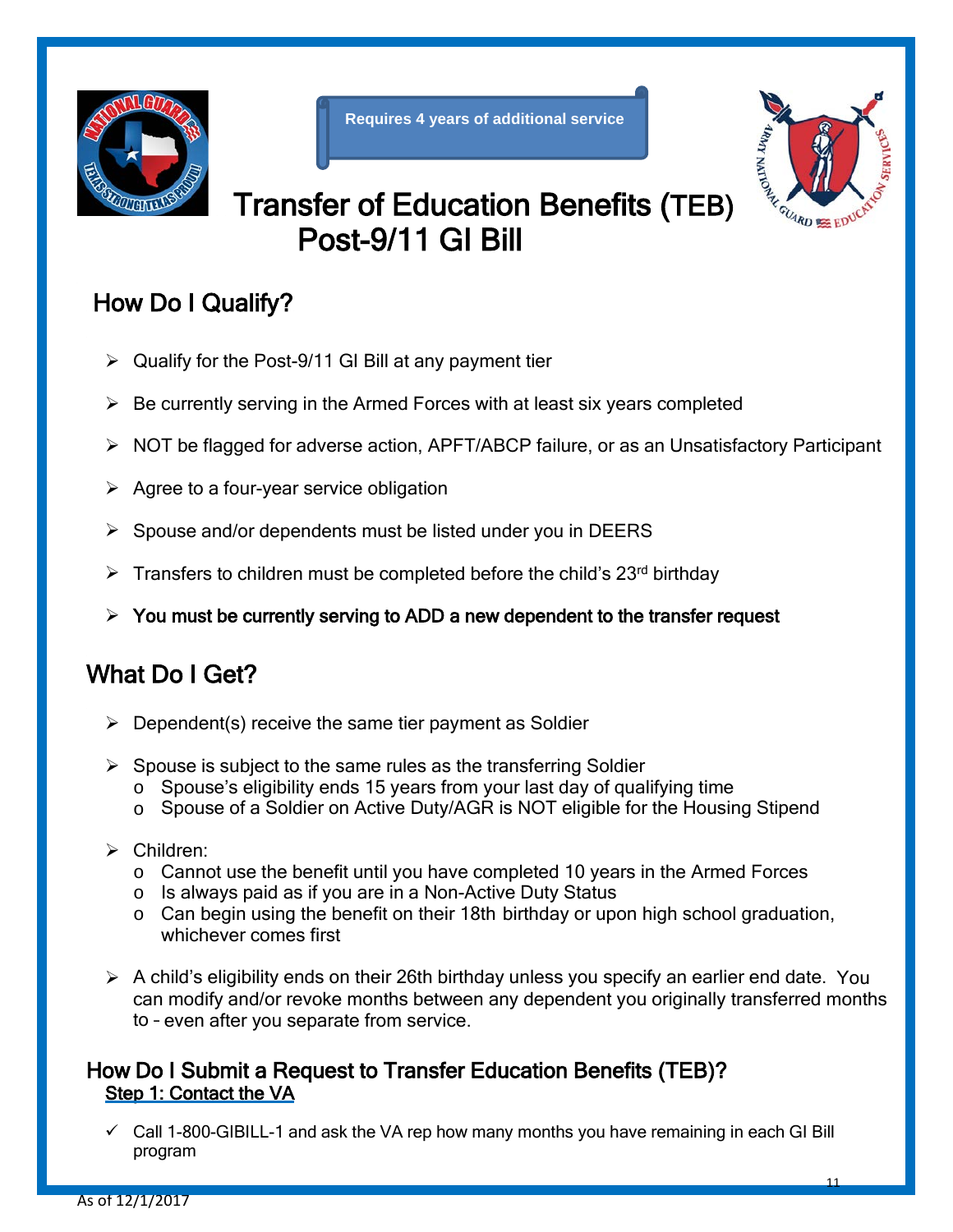- $\checkmark$  If you are only eligible for one program, subtract those months from 36. This is the number of months you are eligible to transfer.
- $\checkmark$  If you are eligible for more than one program, subtract the total months from 48. You may transfer this number of months or 36 months, whichever is less.

#### Step 2: Complete Application for Transfer

- $\checkmark$  Complete online application at [https://www.dmdc.osd.mil/milconnect/.](https://www.dmdc.osd.mil/milconnect/)
- $\checkmark$  Verify your dependents are listed as eligible to receive the transfer
	- $\circ$  Your dependents will be listed in the List of Family Members chart. Dependents with a blue YES on the far right of the chart are eligible to receive the transfer.
	- $\circ$  If your dependent(s) is under 23 years old and has a blue N/A instead of a blue YES, contact your DEERS office to enroll that dependent into DEERS.
	- $\circ$  Click on the blue YES associated with the dependent you wish to transfer to.
	- o Enter the number of months you wish to transfer to that dependent
	- $\circ$  OPTIONAL: Enter a Transfer End Date. If left blank, the dependent will receive the longest period of eligibility allowed by law.
	- o Click the OK button.
	- o Repeat for each dependent you wish to transfer months to.
- $\checkmark$  Complete the application by selecting EVERY check box and then click SUBMIT.

#### Step 3: Complete Extension (If required)

- $\checkmark$  If you do not have 4 years remaining on your contract from the date you complete the TEB application, you will need to extend. See your unit Retention Officer to execute an extension. Have your DA Form 4836 (Oath of Extension of Enlistment or Reenlistment) uploaded into and iPERMS by your unit.
- $\checkmark$  Have your unit update your SIDPERS record.
- $\checkmark$  The GI Bill Support Team will NOT approve any transfer requests until they can verify that the DA 4836 is in IPERMS and SIDPERS is updated.

#### Step 4: Access AKO Email and follow TEB email instructions

- $\checkmark$  The GI Bill Support Team will review your application and send you an email in your AKO email with instructions if you have not met all requirements to get your transfer approved.
- $\checkmark$  Once you have met all the requirements, you will receive a TEB APPROVED email from the GI Bill Support Team.

#### Step 5: Dependent Application to VA

- $\checkmark$  When ready to attend school, your approved dependent(s) can apply for the Post 9/11 GI Bill by completing the VA form 22-1990e on the Department of Veterans Affairs Veterans Online Application (VONAPP).
- $\checkmark$  Go to<http://vabenefits.vba.va.gov/vonapp> to submit the Veterans Online Application.
- $\checkmark$  Notify the VA Certifying Official at your school so they can certify your enrollment.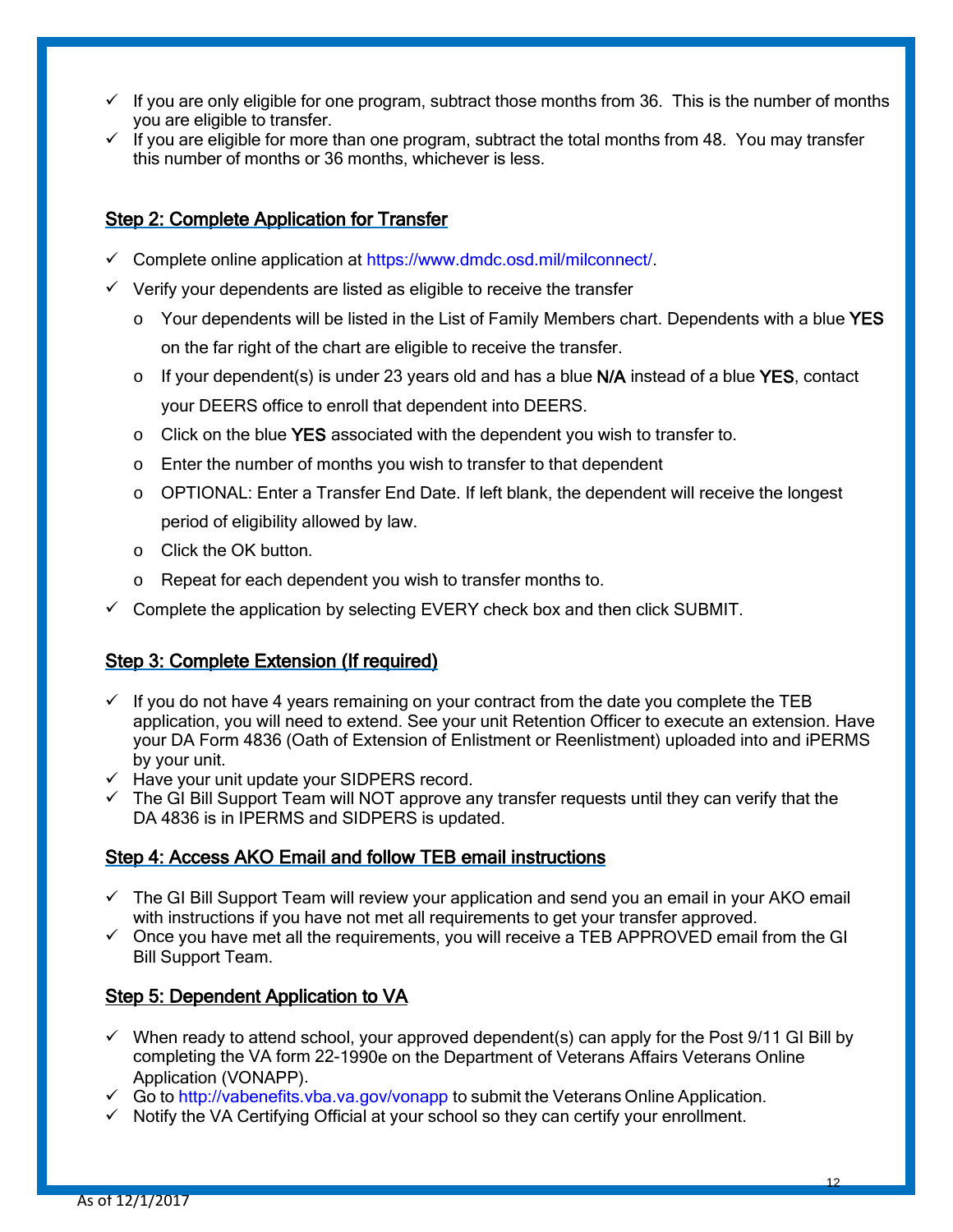

**Eligible AFTER Completing qualifying Title 10 Active Duty Service and receiving a DD 214 at time of discharge.**



## MGIB-Active Duty (CH 30)

#### How Do I Qualify?

- Have qualifying active duty service on or after 1 July 1985 or AGR service after 29 Nov 89
- Complete at least two years on Active Duty or AGR (Title 10/32)
- Complete a mobilization of at least two continuous years (730 days)
- Contribute \$100/month for 12 months

#### What Do I Get?

- 80% Rate -Payment for consecutive service of more than 2 years but less than 3 years (\$1,509/Month)
- 100% Rate -Payment for consecutive service of more than 3 years (\$1,857/Month)
- Can be used simultaneously with FTA for the same courses
- If on Active Duty/AGR must use Top -Up. FTA will pay first, then Ch 30 will pay the cost of tuition and fees that were not covered by FTA, not to exceed your monthly Ch 30 rate
- Plus Up program allows you increase your monthly benefit by up to \$150 per month

#### How Do I Apply?

- $\checkmark$  Contact your State Education Office to validate eligibility.
- $\checkmark$  See page 14 on How-to-Apply for Benefits

#### For More Information:

Visit [www.benefits.va.gov/gibill](http://www.benefits.va.gov/gibill) Contact your State Education Office at: 512-782-5515 <https://tmd.texas.gov/tmd-education>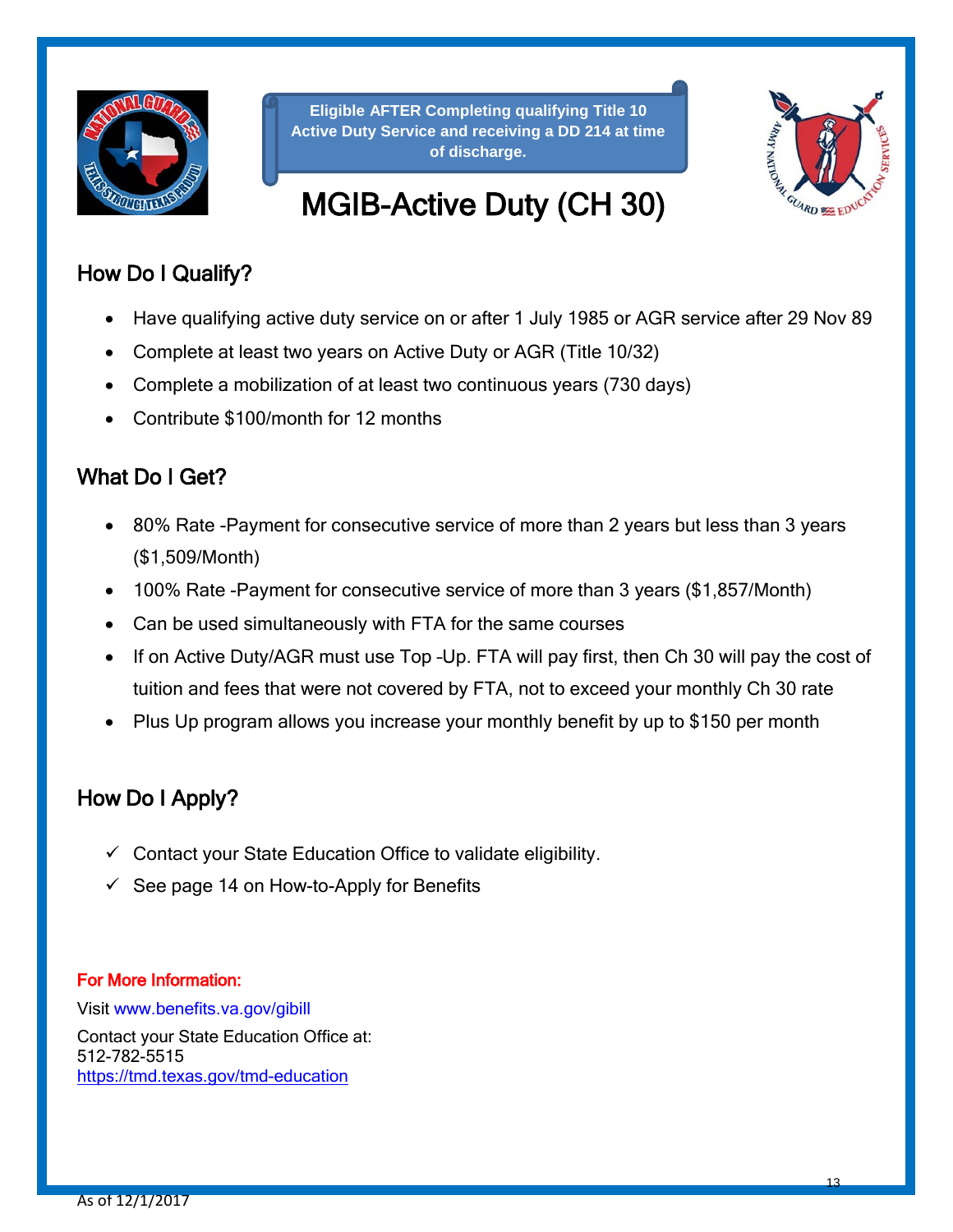



## How to Apply for GI Bill Benefits

#### Step 1: Apply Via VONAPP

- Go to<http://vabenefits.vba.va.gov/vonapp>
- $\checkmark$  Create an account by clicking "I am a new VONAPP user" and filling out the standard personal identifying information.
- $\checkmark$  Login to the VONAPP and fill out the VA Form 22-1990 (for Soldiers) or 22-1990e (for Dependents).
	- o On the application, ensure that you elect the GI bill you are eligible for and want to use.
	- o Upload supporting documents during the application
		- 1606 Reserve Montgomery GI Bill your NOBE (Notice of Basic Eligibility)
		- For Ch. 30 Submit your DD 2366 or DD 214
		- For a Plus-Up and/or Buy-Up option Submit your DD 2366-1
		- For GI Bill Kicker include your Kicker contract with your application

#### Step 2: Register for Classes and Track Application Progress

- $\checkmark$  Register for classes as soon as your school's registration period opens
- $\checkmark$  Schedule an appointment with your school's VA representative who handles GI Bill Processing. (Note: this is a school employee; they do not work for the VA; they typically work in the financial aid or admissions office)
	- o The school's VA Rep MUST certify your attendance using a VA form 1999 and the VA Once system. This tells the VA how many hours you are taking and the cost of tuition & fees and reports your rate of pursuit (1/2 time, ¾ time, full time, based on academic discipline of degree program)
	- o If a payment is due before you receive your Letter of Eligibility from the VA, your VA Rep may be able to place your school account on hold to wait for payment from VA.
	- $\circ$  On average, the turnaround time from application to receipt of Letter of Eligibility is 6 to 8 weeks for first-time applicants.
	- o You can call (888) 442-4551 to check the status of an application. The shortest wait time for a representative is at 0830 EST.
- $\checkmark$  When you receive your Letter of Eligibility from the VA, submit a copy to your on campus VA Rep.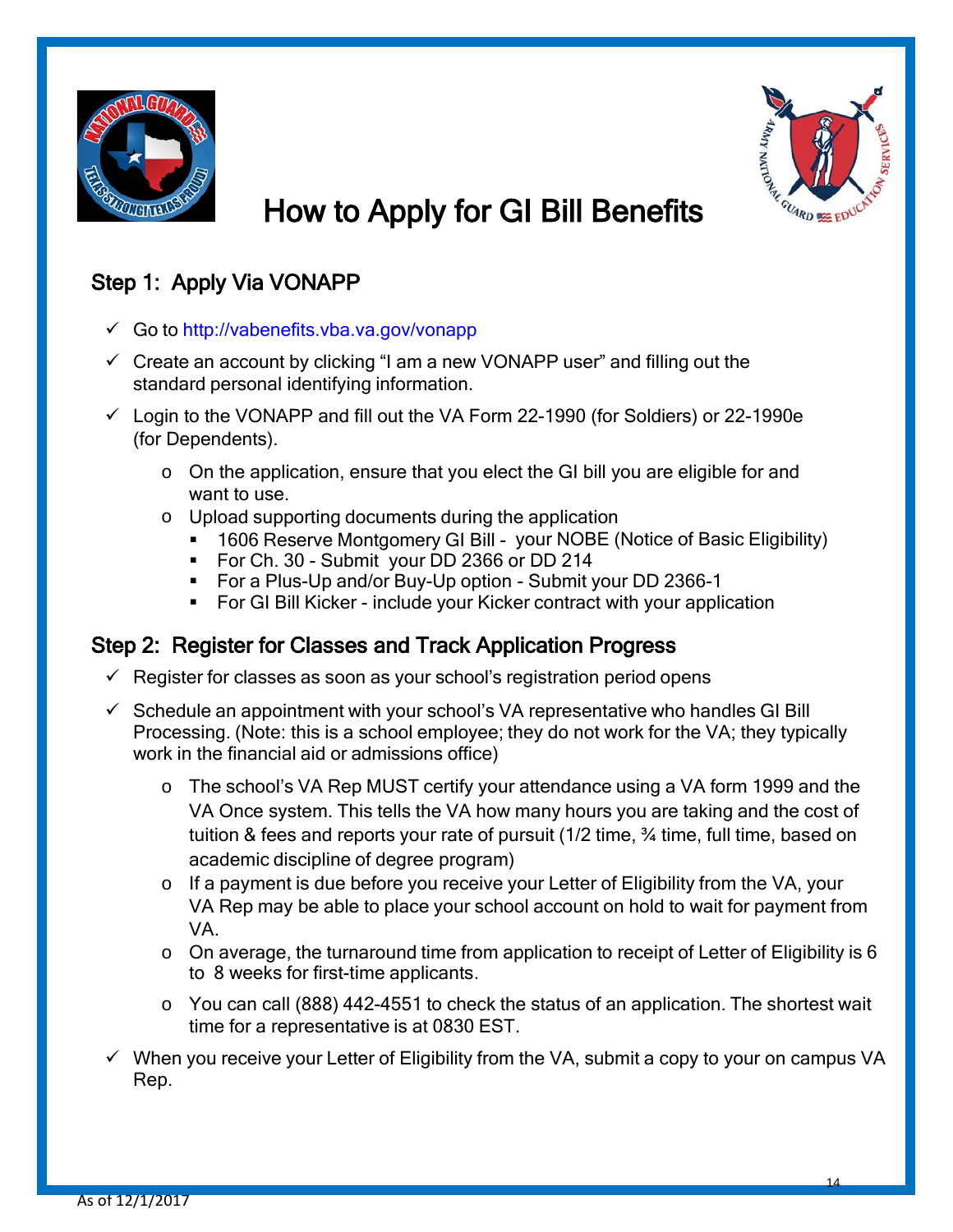## Step 3: Verifying Attendance This step is not required for Post 9/11 GI Bill benefits

- $\checkmark$  EVERY MONTH while you are in school, you must verify with the VA that you are still in fact taking courses to receive your next monthly deposit.
- $\checkmark$  You can do this two ways:
	- o Call 1-877-823-2378
	- o Go online at **<http://www.gibill.va.gov/wave>** and verify attendance through the Web Automated Verification of Enrollment (WAVE)

#### Step 4: Next Semester

- $\checkmark$  Do not resubmit the VONAPP unless you are changing schools or degree plans! o If you have changed either of these, use the form 22-1995 in VONAPP
- $\checkmark$  As soon as registration for the next term opens, register for classes early and have the school submit the 1999 in VA Once early to keep those payments coming.

For More Information:

Visit [www.benefits.va.gov/gibill](http://www.benefits.va.gov/gibill) Contact your State Education Office at: 512-782-5515 <https://tmd.texas.gov/tmd-education>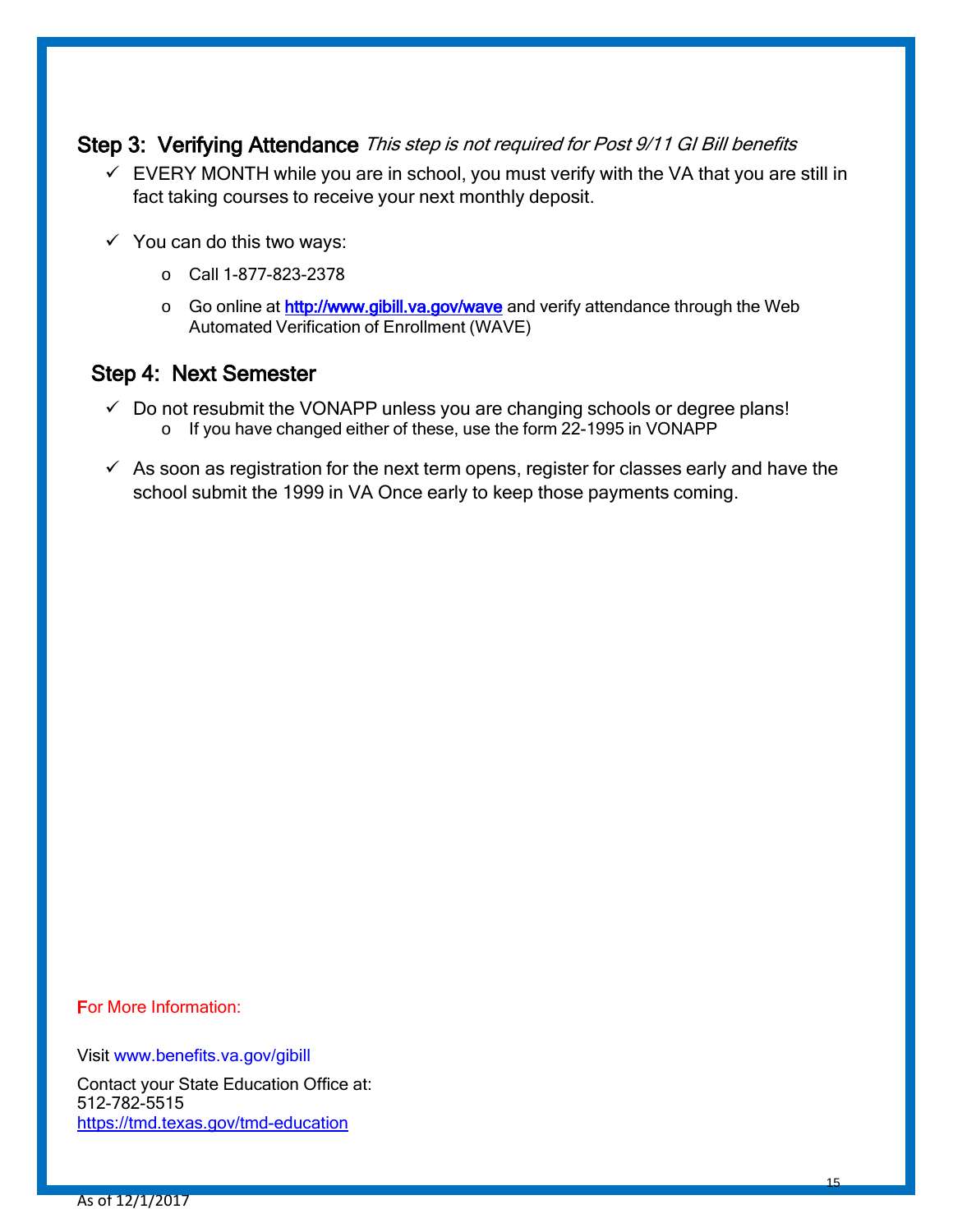

**Eligible AFTER Completing qualifying Title 10 Active Duty Service and receiving a DD 214 at time of discharge.**



## HAZLEWOOD ACT

#### Veteran Qualifications

#### A Veteran must:

- $\checkmark$  At the time of entry into the U.S. Armed Forces, designated Texas as Home of Record; or entered the service in Texas; or was a Texas resident;
- $\checkmark$  Have received an honorable discharge or separation or a general discharge under honorable conditions;
- $\checkmark$  Served at least 181 days of active duty service (excluding training), as indicated by "net active service" (the sum of  $12(c)$  and  $12(d)$  on the DD214);
- $\checkmark$  Have no federal Veteran's education benefits, or have no federal Veterans education benefits dedicated to the payment of tuition and fees only (such as Chapter 33 or 31; Pell and SEOG are not relevant) for term or semester enrolled that do not exceed the value of Hazlewood benefits;
- $\checkmark$  Not be in default on a student loan made or guaranteed by the State of Texas; and
- $\checkmark$  Enroll in classes for which the college receives tax support (i.e., a course that does not depend solely on student tuition and fees to cover its cost), unless the college's governing board has ruled to let Veterans receive the benefit while taking nonfunded courses.

#### The Hazlewood Act Tuition Exemption is available only for use at a Texas tax supported public college or university.

#### Spouse/Child Eligibility

The Hazlewood Act is also extended to spouses and dependent children of eligible active duty, Texas National Guard, and Air National Guard Veterans.

To be eligible the Service Member must have died in the line of duty, be missing in action, or became totally disabled for purposes of employability as a result of a service-related injury or illness.

Note: A Veteran not meeting the above service related criteria may qualify to transfer benefits under the Hazlewood Legacy Program (See Legacy Act section).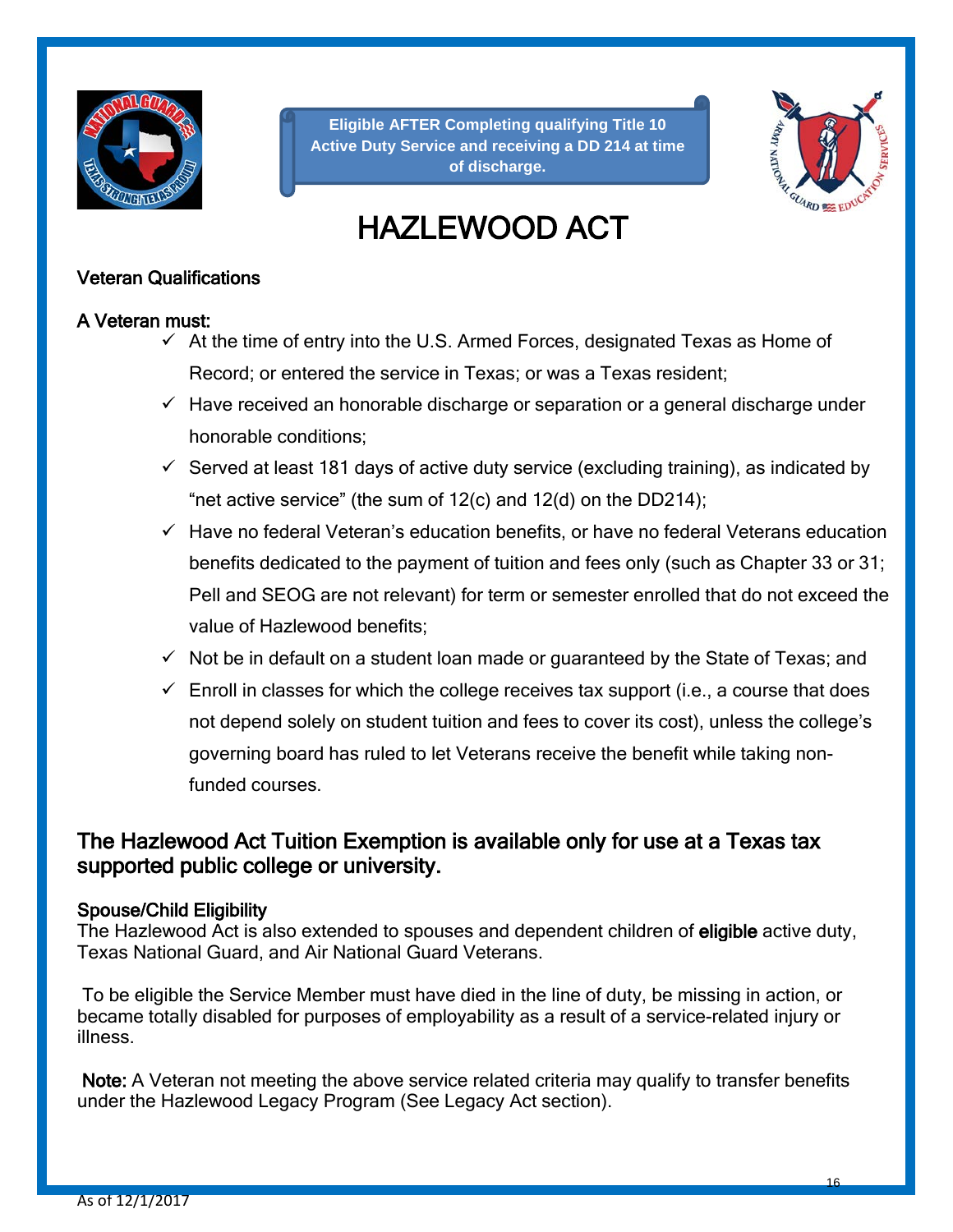

**Eligible AFTER Completing qualifying Title 10 Active Duty Service and receiving a DD 214 at time of discharge.**



## HAZLEWOOD LEGACY ACT

The Legacy Act allows any Veteran that is eligible for Hazlewood Act benefits to transfer their exemption to their child.

#### Through the Legacy Act, an eligible child must:

- $\checkmark$  Be classified by the institution as a Texas resident
- $\checkmark$  Be the biological child, stepchild, adopted child, or claimed as a dependent in the current or previous tax year
- $\checkmark$  Be between the ages of 18-25 years old on the first day of the semester or term for which the exemption is claimed (unless granted an extension due to a qualifying illness or debilitating condition)
- $\checkmark$  Meet the GPA requirement of the institution's satisfactory academic progress policy in a degree or certificate program as determined by the institution's financial aid policy
- $\checkmark$  As an undergraduate student, not be considered to have attempted an excessive amount of credit hours.
- $\checkmark$  If a child to whom hours have been delegated fails to use all of the assigned hours, a Veteran may re-assign the unused hours that are available to another child. Only one child will use Hazlewood Legacy benefits at a time.

If you have any questions or need additional information, visit the Texas Veterans Commission website:<http://www.tvc.texas.gov/Hazlewood-Act.aspx>

OR

Visit the Veteran's Affairs/Financial Aid Office at your child's campus to initiate the transfer

#### For More Information:

Contact your State Education Office at: 512-782-5515 <https://tmd.texas.gov/txmf-education>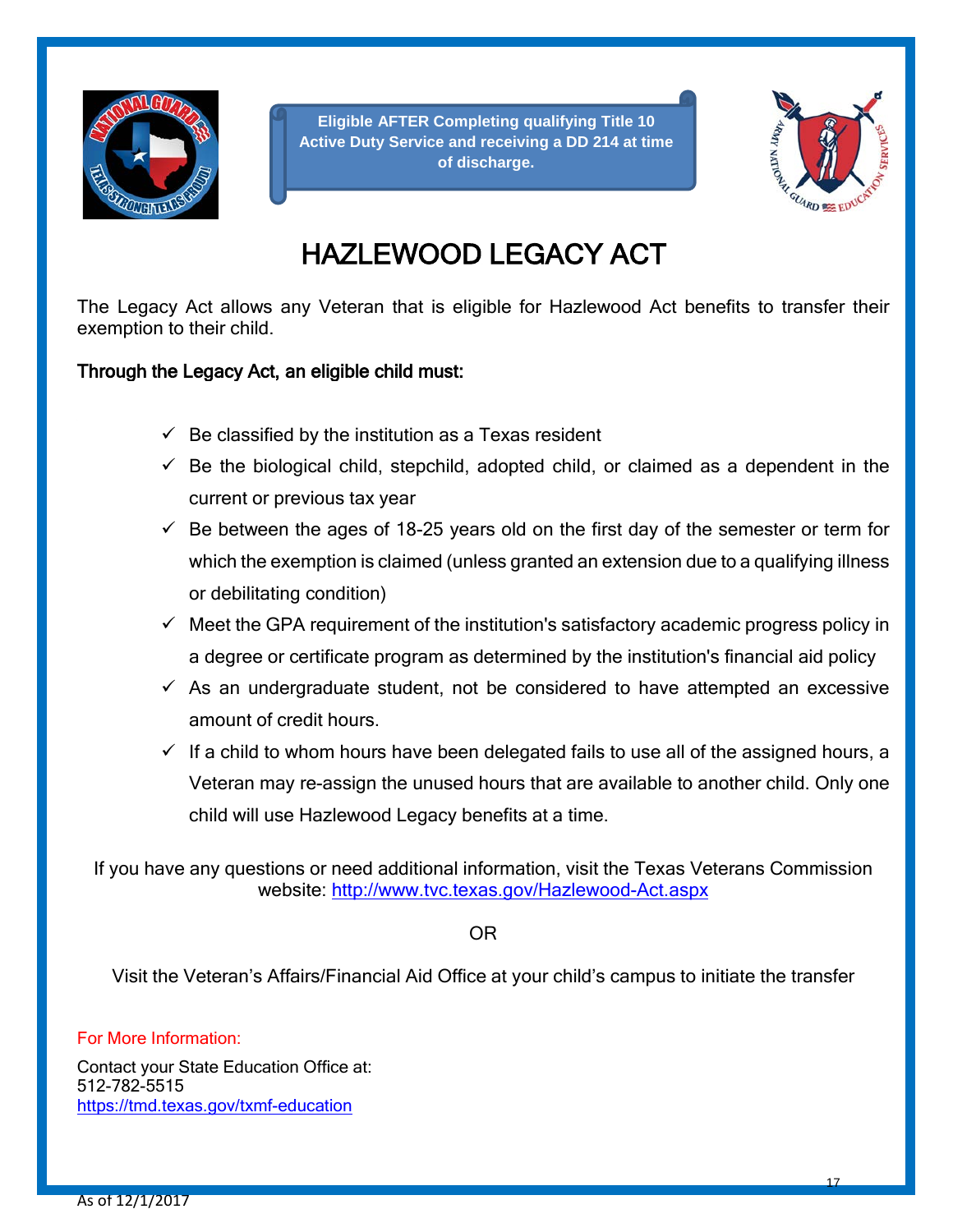

# GUARD SEE EDU

## Troops to Teachers (TTT)

#### What Is Troops to Teachers?

Troops to Teachers (TTT) is a transition program that assists eligible military personnel in meeting the requirements necessary to become teachers in K-12 public, public charter, and Bureau of Indian Affairs schools serving low-income families.

- $\triangleright$  The program assists those who wish to become school counselors, teacher aides, principals, vice principals, speech therapists, school psychologists, and other school workers engaged with students in K-12 schools.
- $\triangleright$  Implemented in 1994, this national program is overseen and funded by the Department of Defense and managed by the Department of the Navy through the Defense Activity for Non-Traditional Education Support (DANTES).
- $\triangleright$  TTT is headquartered in Pensacola, Florida and serves all states and territories through its state and regional offices.
- > To date, TTT has helped over 17,000 participants transition to second careers in K-12 education.

What Is The Goal of TTT?<br>The TTT program seeks to improve American K-12 education by providing motivated, experienced, and dedicated personnel for the nation's classrooms, and increase the number of male and minority teachers in today's public schools. TTT's objectives are to:

- $\triangleright$  Help participants gain an understanding of teacher certification requirements, options for completing certification, and ways to enhance employment potential.
- $\triangleright$  Provide positive role models for the nation's public school students.
- $\triangleright$  Refer certified teachers in all subject areas and other educational workers to K-12 schools.

What Do I Get?<br>After registration, TTT provides participants with two types of services:

- $\triangleright$  Counseling and referral assistance: includes quidance about certification pathways and access to a wide network of volunteer mentors who provide valuable advice and guidance at the local level. Referral assistance includes providing participants with the necessary information on job availability, preparing them for employment, and in some cases, arranging interview opportunities. These services are available to all program participants.
- $\triangleright$  Financial assistance: The maximum amount of financial assistance provided to eligible TTT participants may not exceed \$10,000. Assistance comes in two forms, a \$5,000 stipend\* that may be used for teacher certification and licensure costs, and a bonus up to \$10,000. TTT participants receiving financial assistance must agree to teach for three years in a high-need public, public charter, or Bureau of Indian Affairs school. Eligibility is determined by the TTT national office following the completion of the registration process, subject to the following eligibility categories: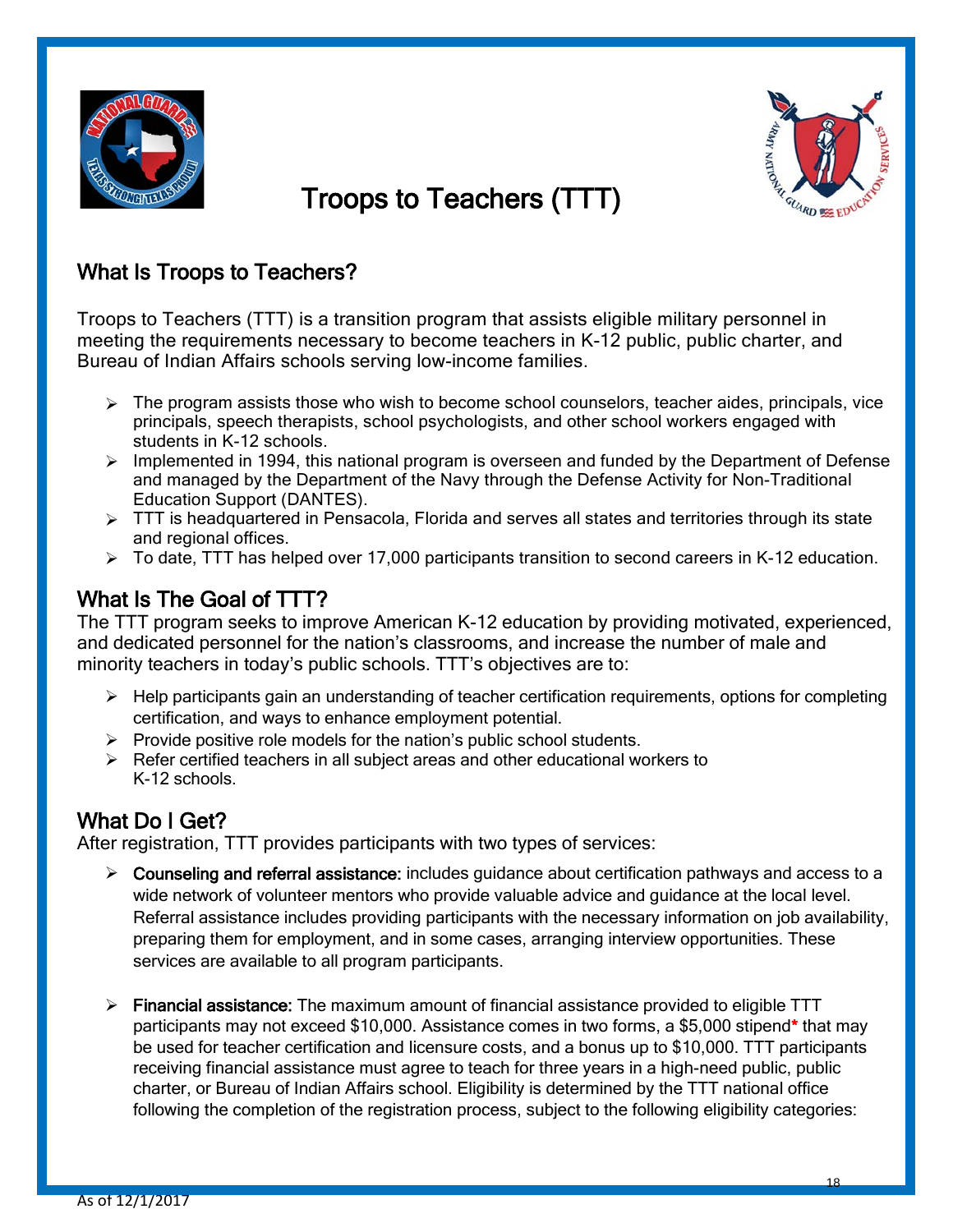#### $\triangleright$  ACTIVE DUTY

- o Retired from active duty.
- $\circ$  Active duty member with approved date of retirement with one year or less remaining before retirement.
- $\circ$  Separated for a service-connected physical disability on or after January 8, 2002. Must register within three years after separation.

#### $\triangleright$  RESERVE COMPONENT

- o Retired from the Selected Reserve.
- o Currently serving in the Selected Reserve with six or more years of creditable service towards retirement and commit to serving an additional three years, or until eligible for retirement.
- o Separated from the Selected Reserve for a service-connected physical disability on or after January 8, 2002. Must register within three years after separation.
- $\circ$  Individuals transitioning from active duty on or after January 8, 2002, and have served four years on active duty immediately before separation, and execute a contract for three or more years with a Selected Reserve unit. Must register within three years after separation.

Note: The \$5,000 stipend may not be available to those who are eligible for the Post-9/11 GI Bill.

#### How Do I Apply?

 $\checkmark$  Register online at: [www.proudtoserveagain.com](http://www.proudtoserveagain.com/)

#### For more information:

Contact DANTES, Troops to Teachers (National Office)

Toll Free: (800) 231-6242 ttt@navy.mil

[www.dantes.doded.mil](http://www.dantes.doded.mil/)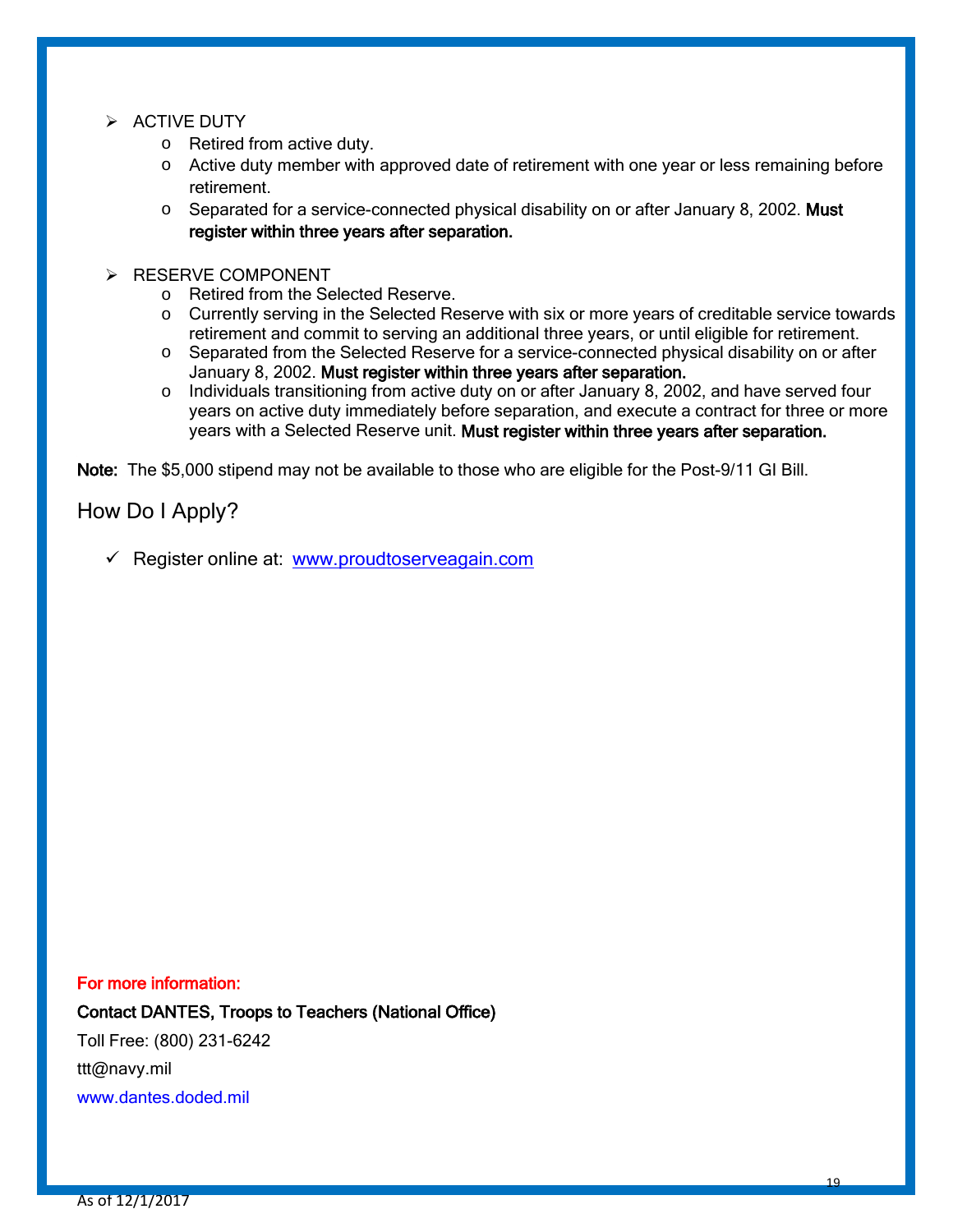



## Defense Activity for Non-Traditional Education Support (DANTES) Testing

#### How Do I Qualify?

 $\triangleright$  Be an active drilling member of the Army National Guard.

#### What Tests Are Available?

- > DANTES offers career-enhancing exam options, such as:
	- o College admission exams (SAT, ACT)
	- o General Education Development (GED)
	- o Defense Language Aptitude Battery & Proficiency Test (DLAB/DLPT)
- $\triangleright$  DANTES can provide you with college credit options, such as:
	- o College credit examinations such as CLEP and DSST
	- o Reimbursement options for GMAT, GRE, and Praxis

#### What Are The Benefits?

- $\triangleright$  Provides Soldiers with a chance to obtain college credits (CLEP, DSST)
- Entry level exams to Colleges (ACT, SAT)
- $\triangleright$  Entry level exams to Graduate Schools (GMAT, GRE)

#### How Do I Apply?

- DANTES tests are administered at National Test Centers. To find a NTC near you go to: [https://apps.collegeboard.org/cbsearch\\_clep/searchCLEPTestCenter.jsp](https://apps.collegeboard.org/cbsearch_clep/searchCLEPTestCenter.jsp)
- The ACT and SAT Tests are also administered at your State Education Service Office (States with active DANTES Test Sites only)

For More Information:

Contact: DANTES at<http://www.dantes.doded.mil/>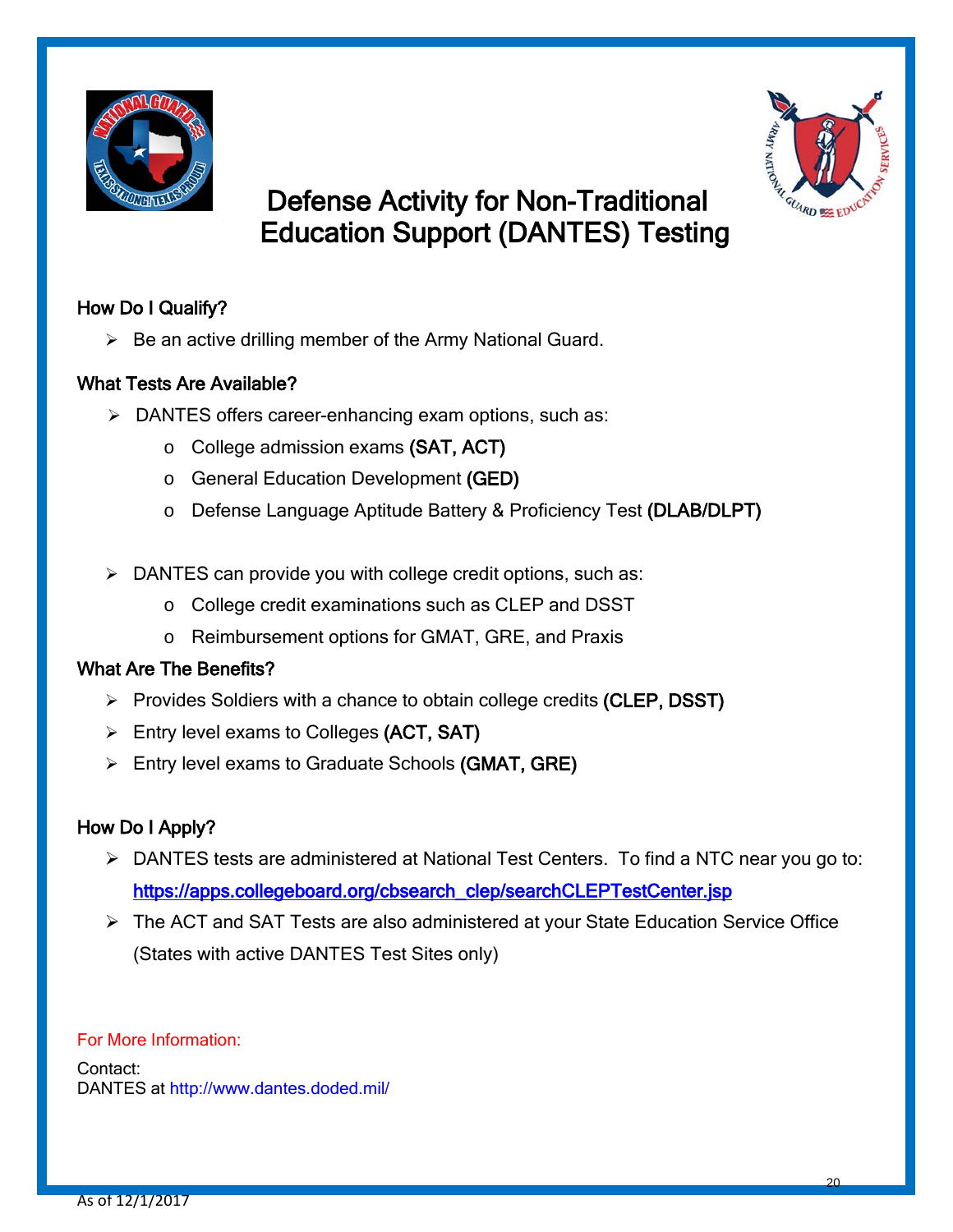



## Army Personnel Testing (APT)

#### What Is APT?

The APT program encompasses standardized tests to determine eligibility for specialized training and to support the Army's personnel selection and classification process, including language proficiency testing. The program is governed by Army Regulation 611-5, Army Personnel Selection and Classification Tests.

#### How Do I Qualify?

Be an actively drilling member of the Army National Guard

#### What Tests Are Available?

APT offers career-enhancing exam options, such as:

- Armed Forces Classification Test (AFCT)
- Selection Instrument Flight Training (SIFT)
- Defense Language Proficiency Test (DLPT)
- Defense Language Reading Proficiency Test (DLRPT)
- Defense Language Aptitude Battery (DLAB)
- Oral Proficiency Interview (OPI)

#### What Are The Benefits of These Tests?

- AFCT: Raise GT/Line Scores to Re-class MOS or Qualify for Officer Candidate School
- SIFT: Qualify for Aviation School
- DLPT/DLRPT/DLAB/OPI: Qualify for Foreign Language Billets and Proficiency Bonuses

#### How Do I Apply?

Application for APT is thru your local State Education Office or Active Army Education Office

For More Information: Contact your State Education Office at: 512-782-5515 <https://tmd.texas.gov/tmd-education> DANTES: http://www.dantes.doded.mil/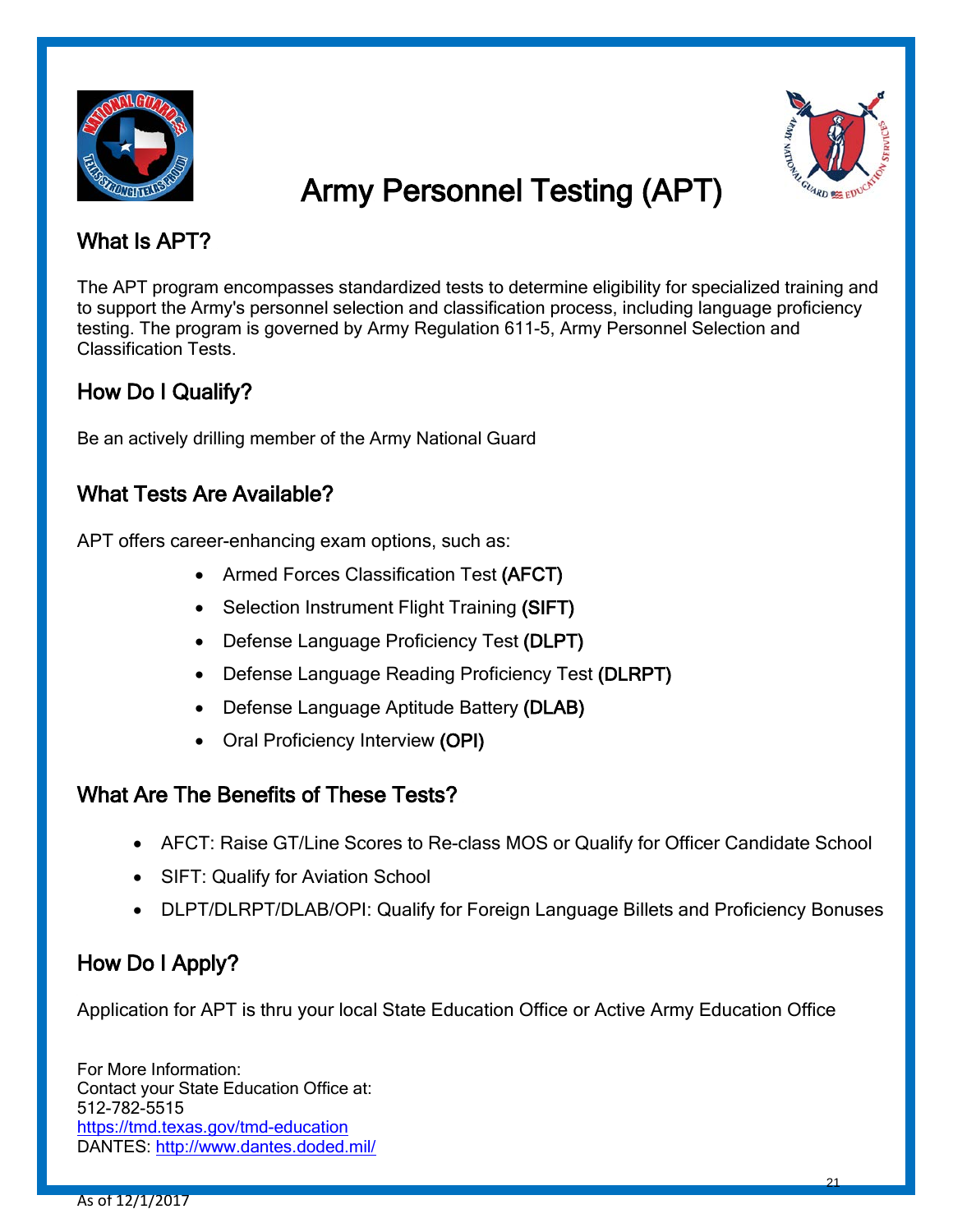



 **Appendix A**

## **CONTACTS**

#### **GETTING THE FACTS & PAYING FOR COLLEGE**

#### **TXARNG Education & Incentives Office**

2200 W. 35th Street, Bldg 15 Camp Mabry, Austin, TX 78703 Main: (512) 782-5515 Website:<https://tmd.texas.gov/tmd-education> Email: Education Benefits (FTA, STRP, GI Bill): [Ng.tx.txarng.mbx.education@mail.mil](mailto:Ng.tx.txarng.mbx.education@mail.mil)

Incentives (SLRP, Bonuses): [Ng.tx.txarng.mbx.incentives@mail.mil](mailto:Ng.tx.txarng.mbx.incentives@mail.mil)

#### **GoArmyEd**

Within CONUS: 1-800-817-9990 OCONUS: 800-861-7770 Website:<https://www.goarmyed.com/>

#### **U.S. Department of Veterans Affairs**

Toll-free: 888-GIBILL-1 (888) 442-4551 From Overseas: 001-918-781-5678 Website:<http://www.benefits.va.gov/gibill/>

#### **Free Application for Federal Student Aid (FAFSA)**

Main: 1-800-4FED-AID Website: [www.fafsa.gov](http://www.fafsa.gov/) Website: [www.studentaid.ed.gov](http://www.studentaid.ed.gov/)

#### **Texas Veterans Commission**

1700 North Congress, Suite 800 Stephen F. Austin Bldg Austin, TX 78701 Main: (512) 463-5538 Toll-free: 1-877-898-3833 Website:<http://www.tvc.texas.gov/Hazlewood-Act.aspx> Email: [Education@tvc.texas.gov](mailto:Education@tvc.texas.gov)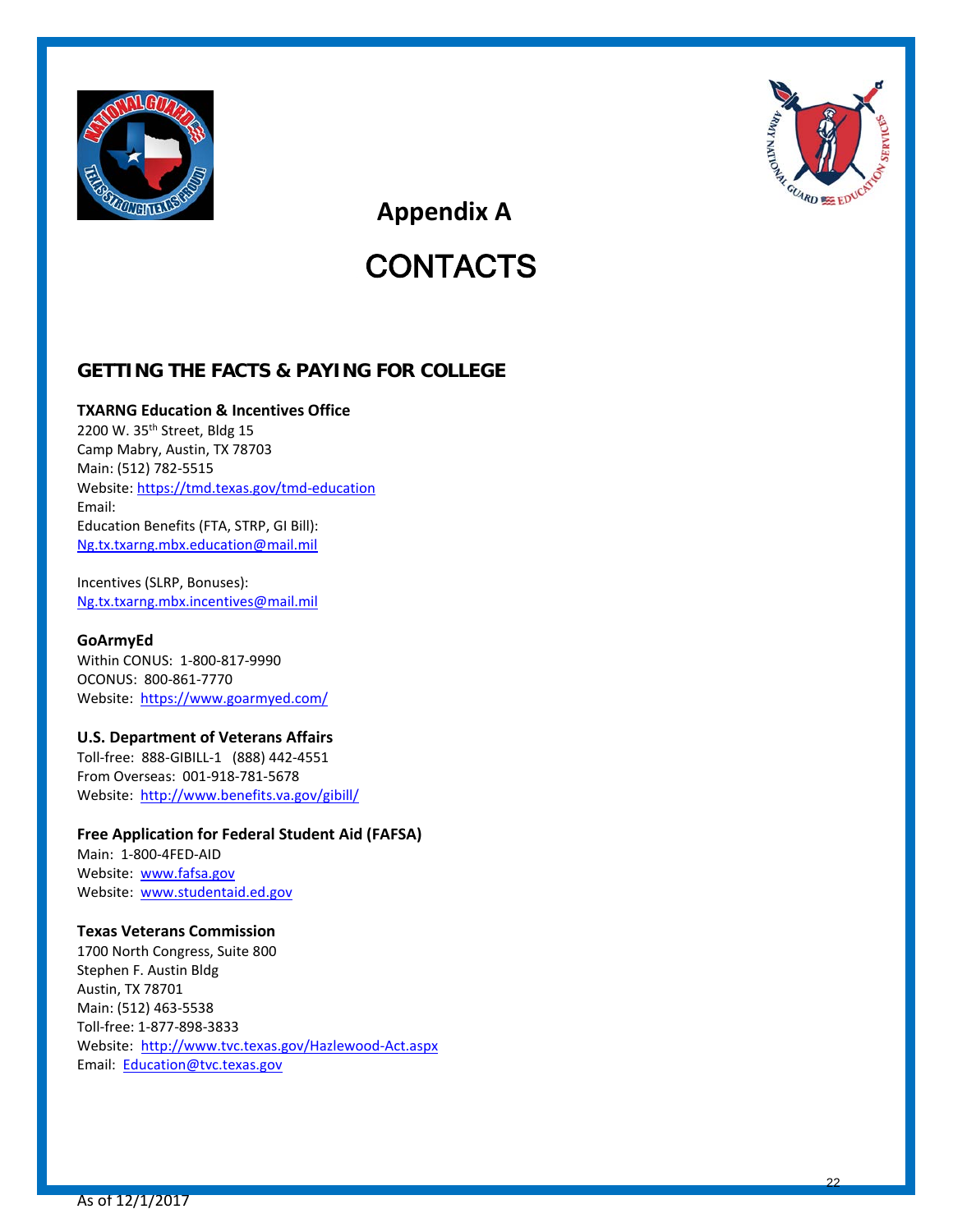**Texas Higher Education Coordinating Board**

1200 E. Anderson Lane, Austin, TX 78752 Main: (512)427-6101 Toll-free: 1-811-311-8881 Website: <http://www.collegeforalltexans.com/>

#### **College Scholarships.org**

Website:<http://www.collegescholarships.org/financial-aid/>

#### **Higher Education Resource Center**

100 Dalton Place Way, Suite 105 Knoxville, TN 37912 Toll-free: 1-866-624-5920 or 1-865-657-2171 Website:<http://highereducationresourcecenter.com/> Email: [support@degreequickly.com](mailto:support@degreequickly.com)

#### **Today's Military**

Website:<http://todaysmilitary.com/> Email: [info@todaysmilitary.com](mailto:info@todaysmilitary.com)

#### **Service Members Opportunity Colleges**

1307 New York Avenue, NW, 5<sup>th</sup> Floor Washington, DC 20005 Toll-free: 1-800-368-5622 Website: [http://www.soc.aascu.org](http://www.soc.aascu.org/) Email: [socmail@aascu.org](mailto:socmail@aascu.org)

#### **TESTING**

#### **Defense Activity for Non-Traditional Education Support (DANTES)**

6420 Saufley Field Road Pensacola, FL 32509-5243 Main: 850-452-1111 Website: [www.dantes.doded.mil](http://www.dantes.doded.mil/)

#### **Peterson's DOD MWR Library**

3 Columbia Circle, Suite 205 Albany, NY 12203-5158 Toll-free: 1-609-896-1800 Website:<http://www.petersonsdodlibrary.com/>

#### **CLEP Exams** Website: http://clep.collegeboard.org/military

#### **TUTORING/ACADEMIC SUPPORT**

#### **Tutor.com**

Toll-free: 1-800-411-1970 Website:<http://www.tutor.com/> Email[: militarysupport@tutor.com](mailto:militarysupport@tutor.com)